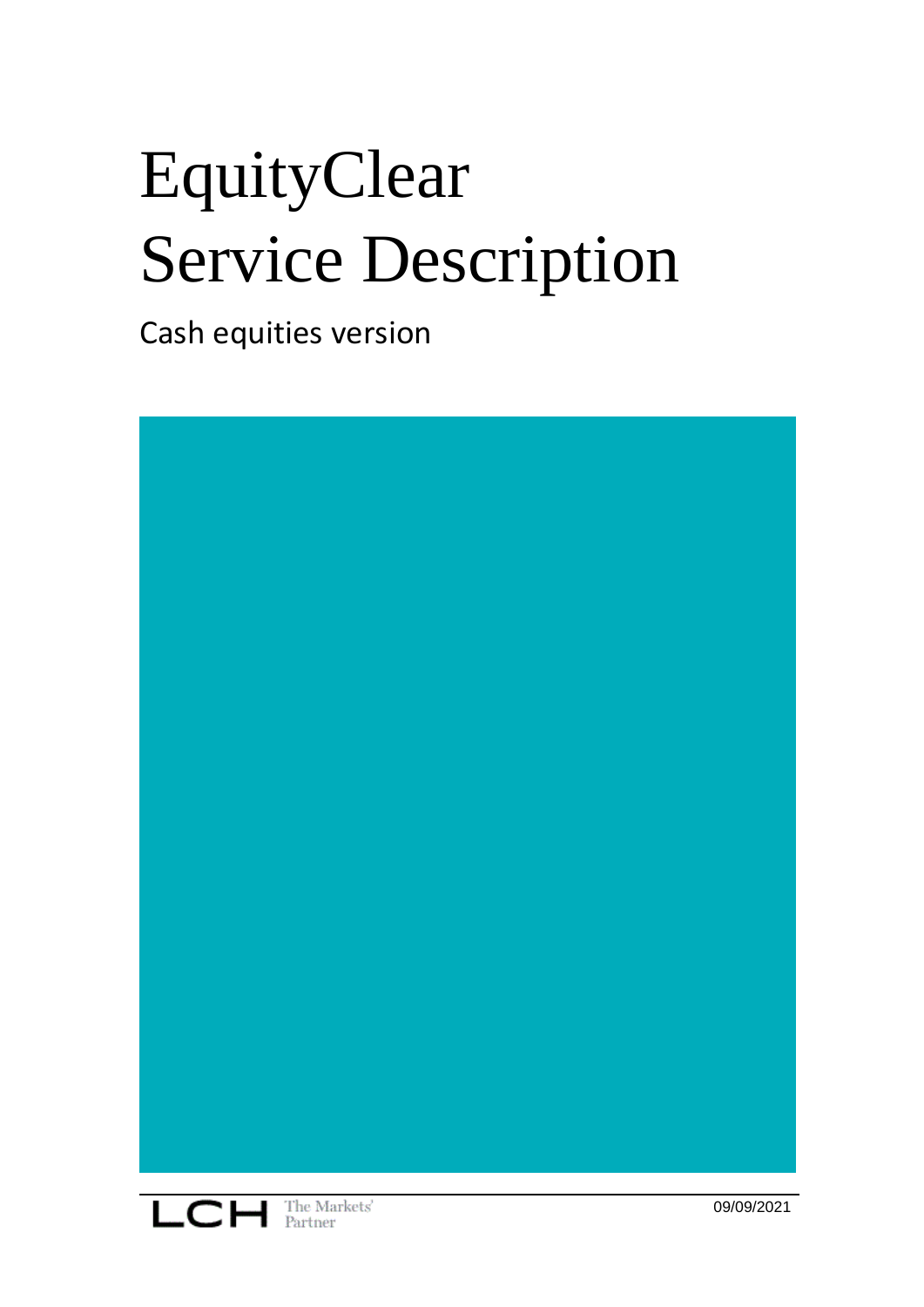For any questions regarding the EquityClear service please contact:

**Securities Client Service Team** Email [securitiesclientserviceLTD@lch.com](mailto:securitiesclientserviceLTD@lch.com)

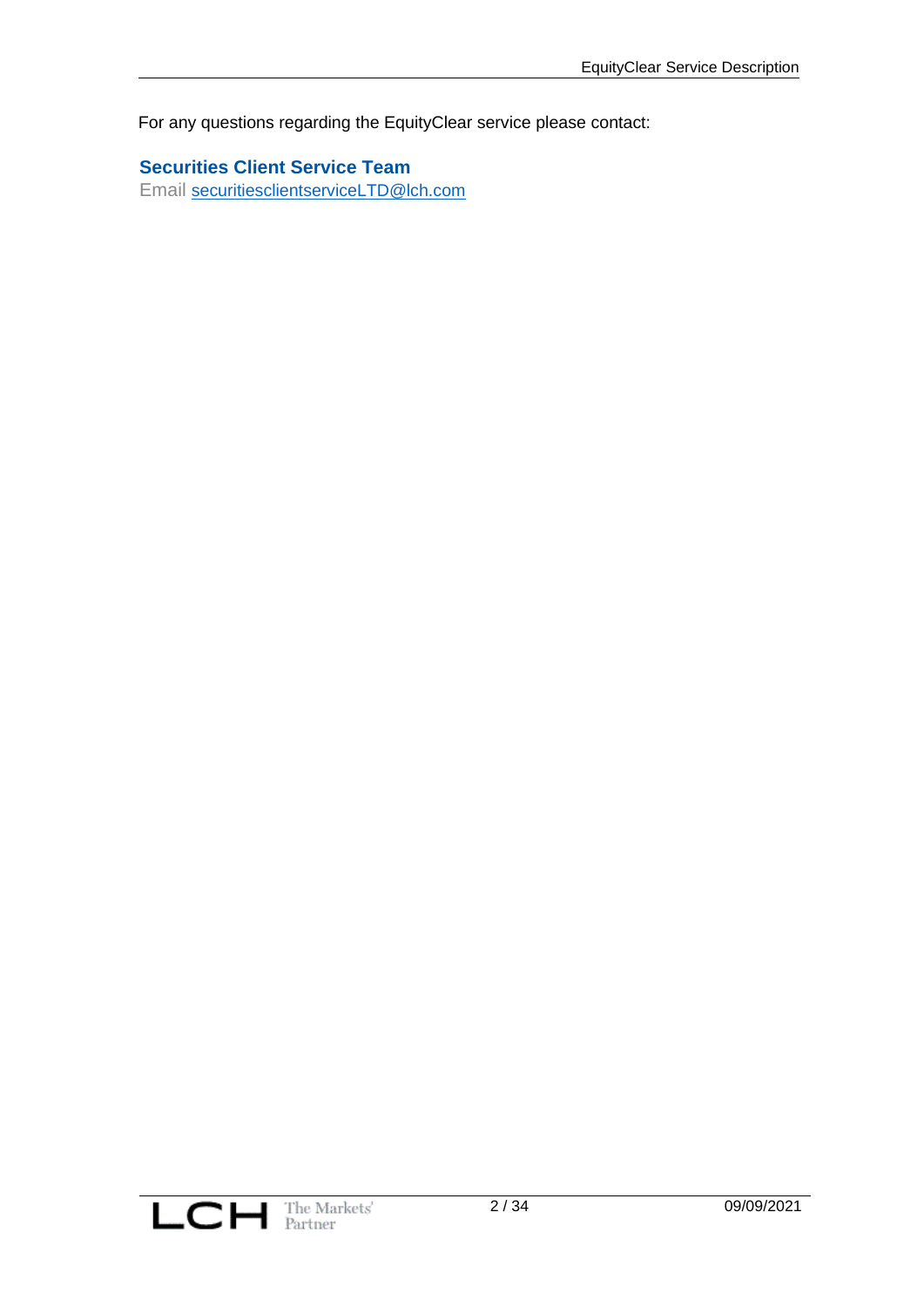# <span id="page-2-0"></span>**Table of Contents**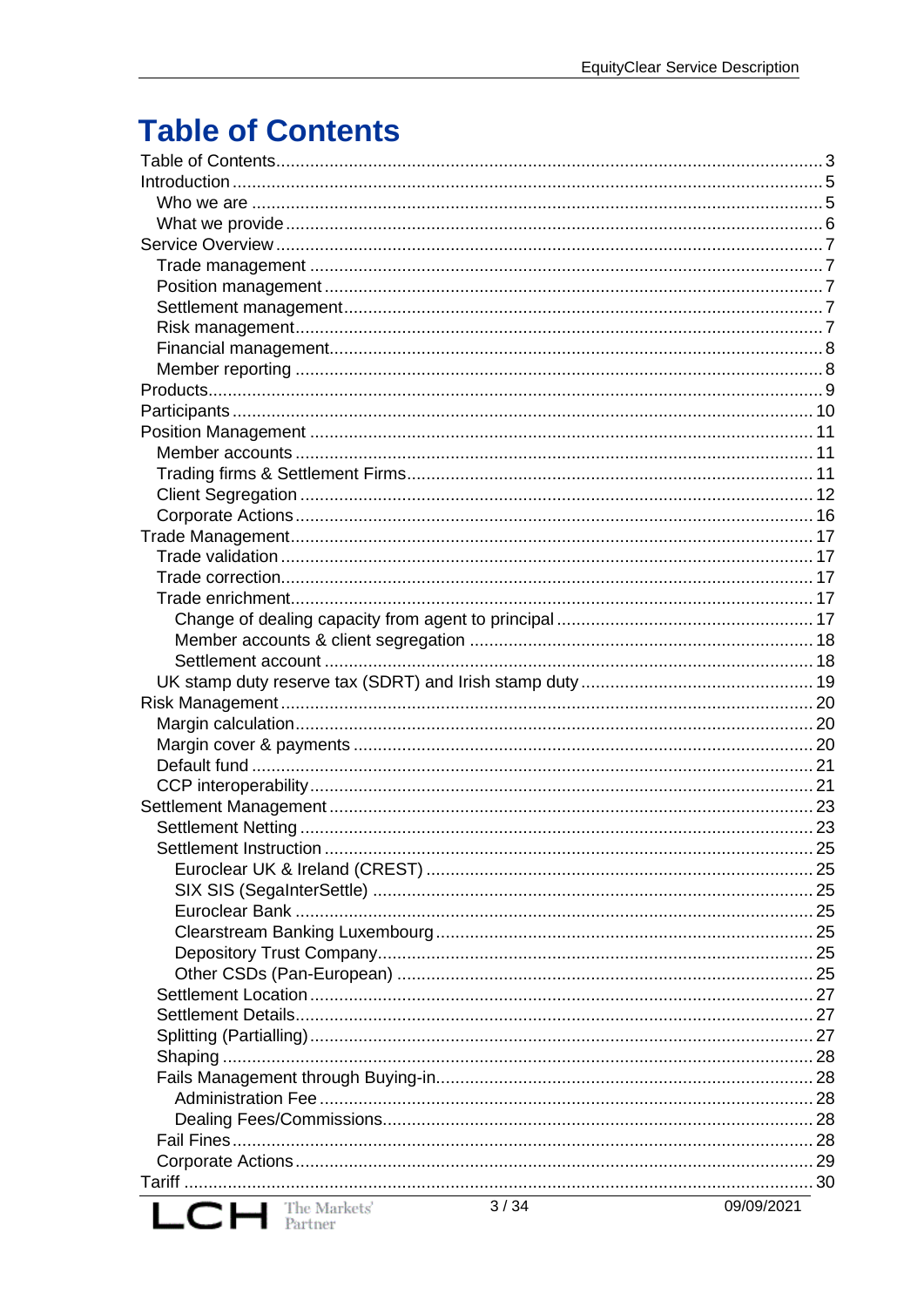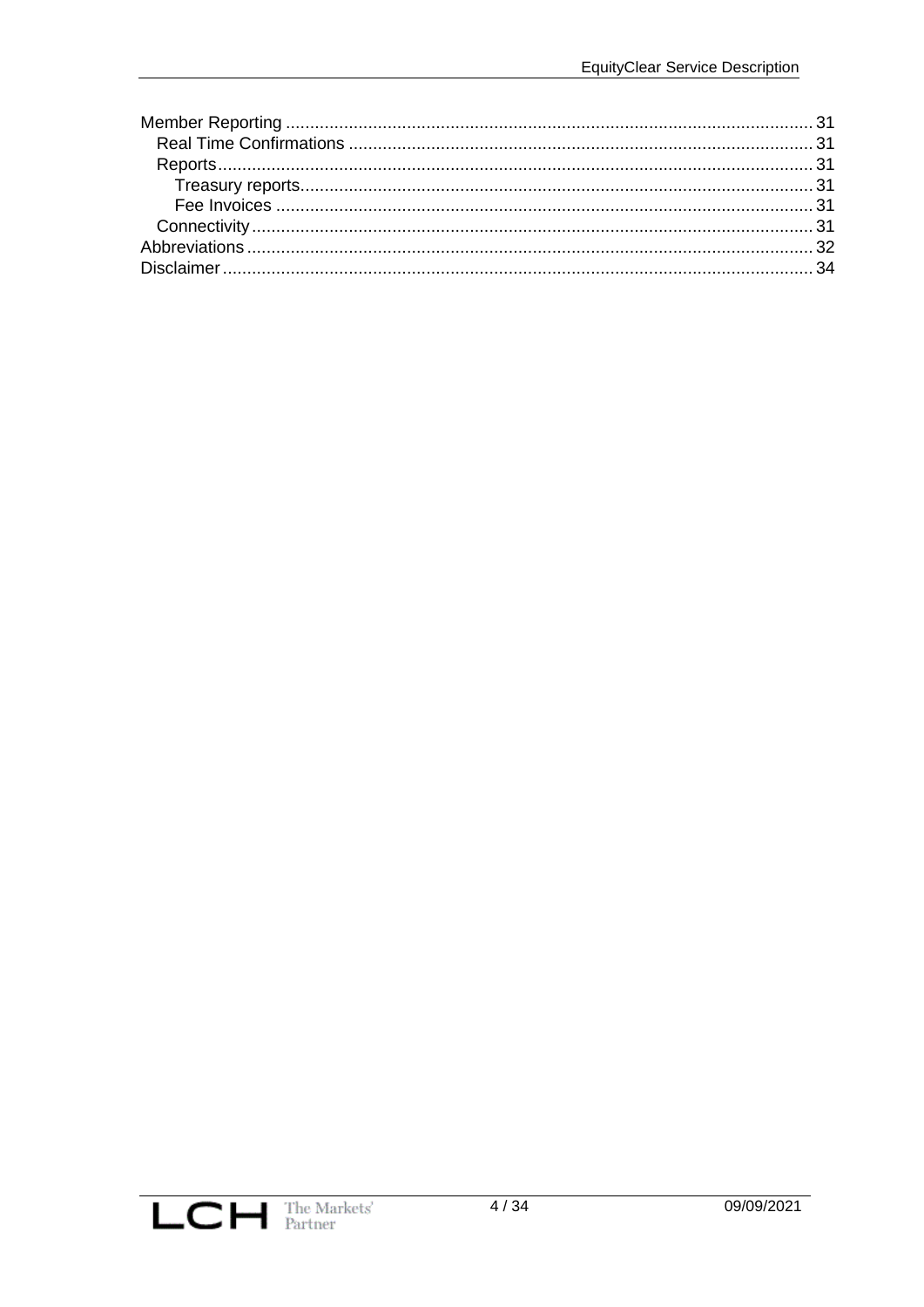# <span id="page-4-0"></span>**Introduction**

#### <span id="page-4-1"></span>**Who we are**

LCH is a leading multi-national clearing house, serving major exchanges and platforms as well as a range of OTC markets. It clears a broad range of asset classes, including securities, exchange-traded derivatives, foreign exchange derivatives, interest rate swaps, credit default swaps and euro and sterling denominated bonds and repos. LCH works closely with regulators and clients to identify and develop innovative clearing solutions.

LCH Group Holdings Ltd is majority owned by the London Stock Exchange Group Plc, with the remainder being owned by certain clearing members of LCH and other exchanges.

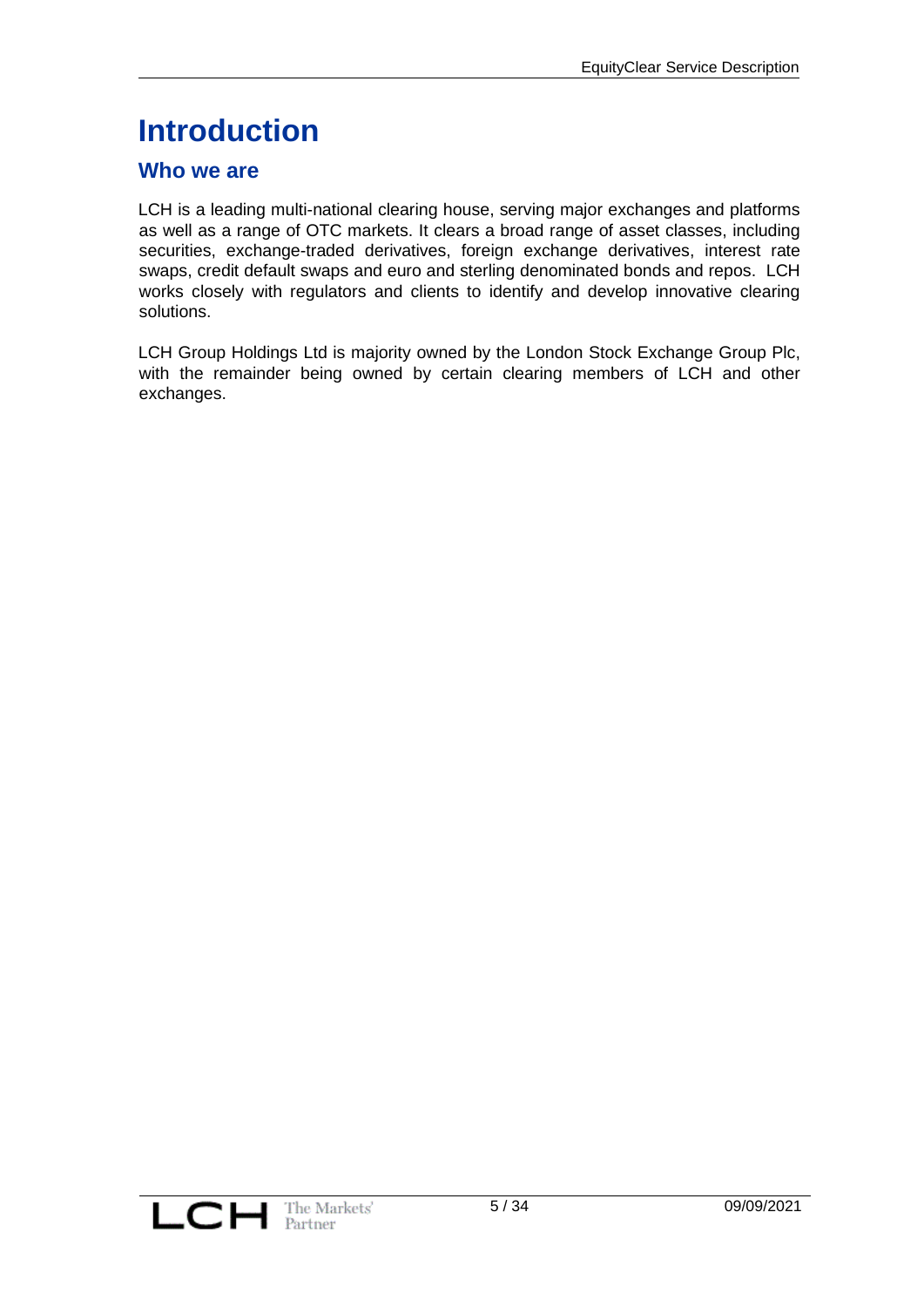## <span id="page-5-0"></span>**What we provide**

The fundamental benefits brought by having a CCP:

- Post trade anonymity;
- A clear risk management process; and
- Settlement netting to reduce settlement and operational costs.

The specific benefits brought by LCH through its EquityClear service:

- An established and proven clearing service covering a broad range of global cash equities and associated products from trade sources including MTFs, OTFs and RMs;
- A broad and high quality membership;
- Risk management of the highest quality:
	- o Robust and prudent risk management;
	- o Experience in successfully managing member defaults and near misses; and
	- o A margin algorithm specifically designed for the service. This recognises position correlations leading to lower margins and hence greater capital efficiencies for members than other margin algorithms used in the industry;
- EMIR and MiFIR compliant client segregated account structure options;
- Flexible netting and settlement options:
	- o Trade date netting;
	- o Four netting and aggregation options;
	- o Cross trade source netting; and
	- o Optional power of attorney instruction to settlement agents;
- Comprehensive European market access to local market CSDs<sup>1</sup> achieved directly or via settlement agent relationships;
- Established and proven operational, technical and customer support;
- User involvement in product design and governance; and
- The capability and capacity for product and service innovation.

<sup>1</sup> This includes Euroclear Bank and Clearstream Banking Luxembourg which are ICSDs.

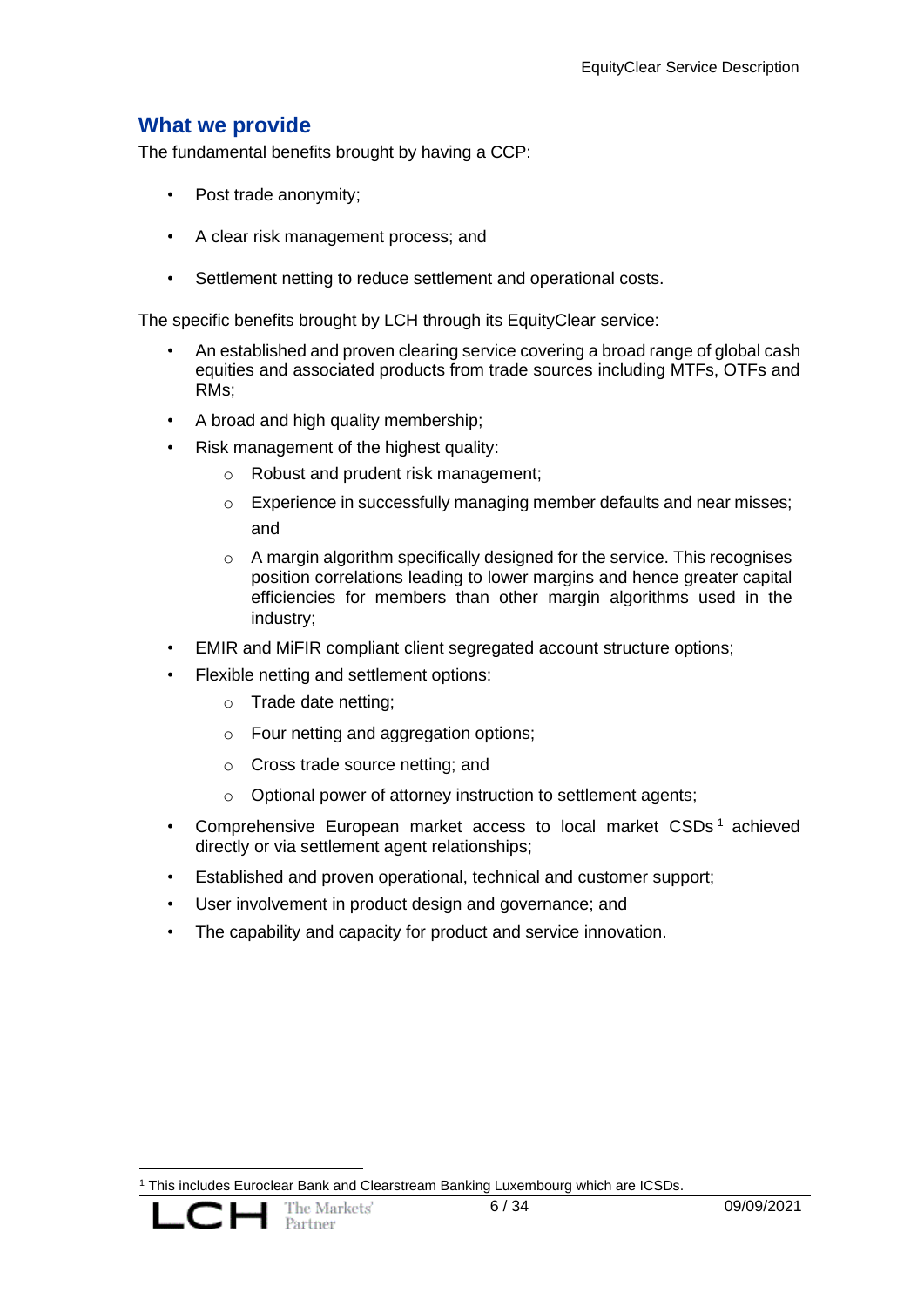# <span id="page-6-0"></span>**Service Overview**



The EquityClear service comprises the following:

## <span id="page-6-1"></span>**Trade management**

Trades are received and validated to ensure they correctly identify LCH as the legal central counterparty. Valid trades are registered and details enriched to clear and settle each trade in line with the member's preferences.

# <span id="page-6-2"></span>**Position management**

The open principal positions between LCH and its members are maintained in real time as trades are registered and positions settled, and updated overnight as corporate events are applied.

The account structures allow for client positions to be managed on an omnibus or individually segregated basis.

#### <span id="page-6-3"></span>**Settlement management**

Positions are settled on a gross<sup>2</sup> or trade date net basis as preferred by our member or their settlement agent. Several netting and aggregation options are offered, which can be applied on a per trade source or cross trade source basis. Optional power of attorney instruction to settlement agents is available.

#### <span id="page-6-4"></span>**Risk management**

Margin is calculated using the [Equity Risk An](http://www.lchclearnet.com/Images/LCH%20ERA%20TIP%20v2.0_tcm6-41103.doc)alysis (ERA) algorithm, specifically designed for the service. Portfolio offsets are taken into account, providing accurate position analysis and hence prudent but relatively low margins compared with less tailored methods.

<sup>2</sup> Subject to certain market restrictions.

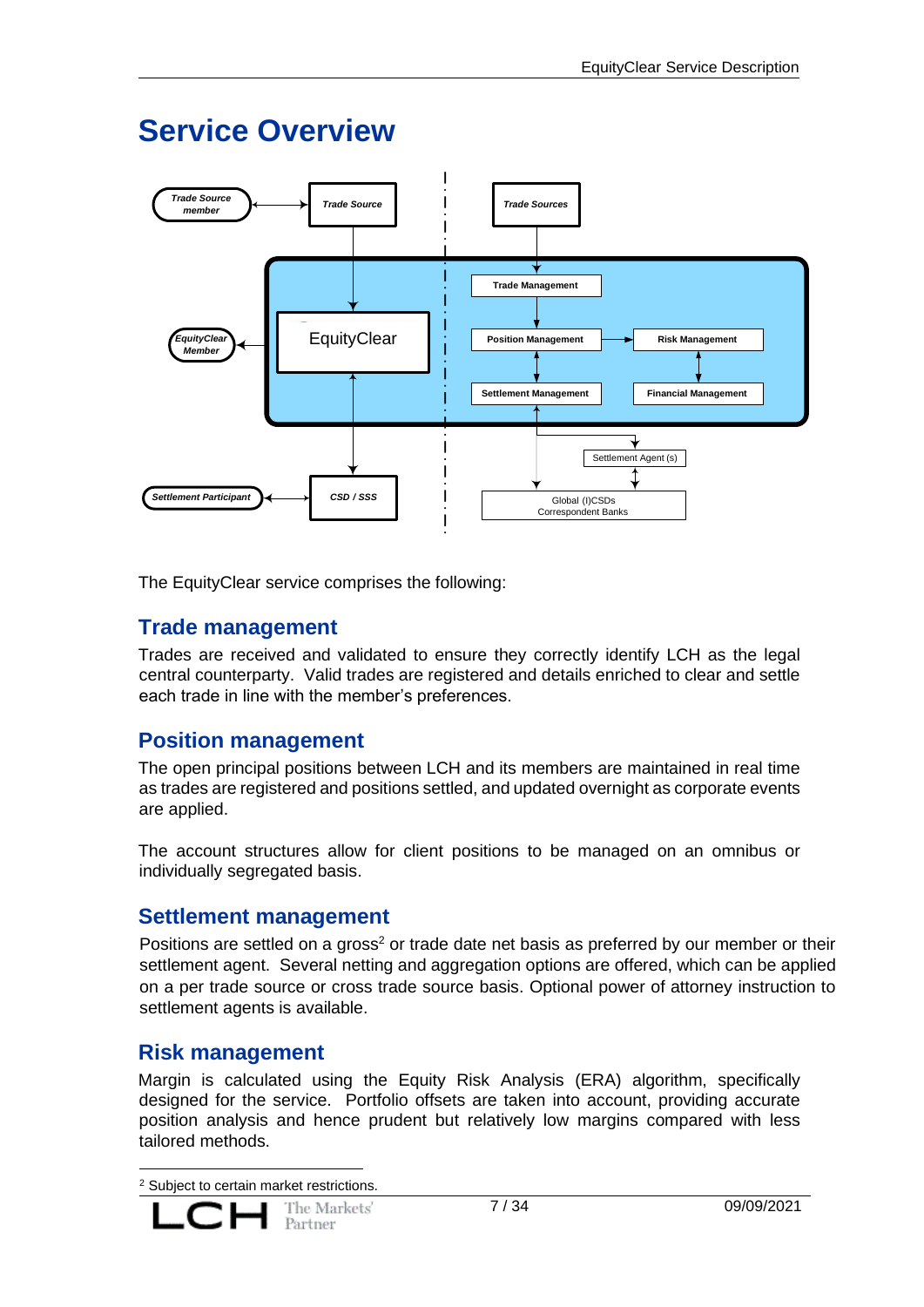Member defaults are managed by the LCH Risk Management department through a wellestablished and proven process.

#### <span id="page-7-0"></span>**Financial management**

The Treasury Department manages members' cash and collateral for margin cover and payments. Cash transactions are managed through the LCH protected payments system (PPS).

#### <span id="page-7-1"></span>**Member reporting**

Members can elect to receive real time confirmation messages of their trades registered for clearing.

A full suite of reports covering all the above functional areas is available from the LCH member reporting service.

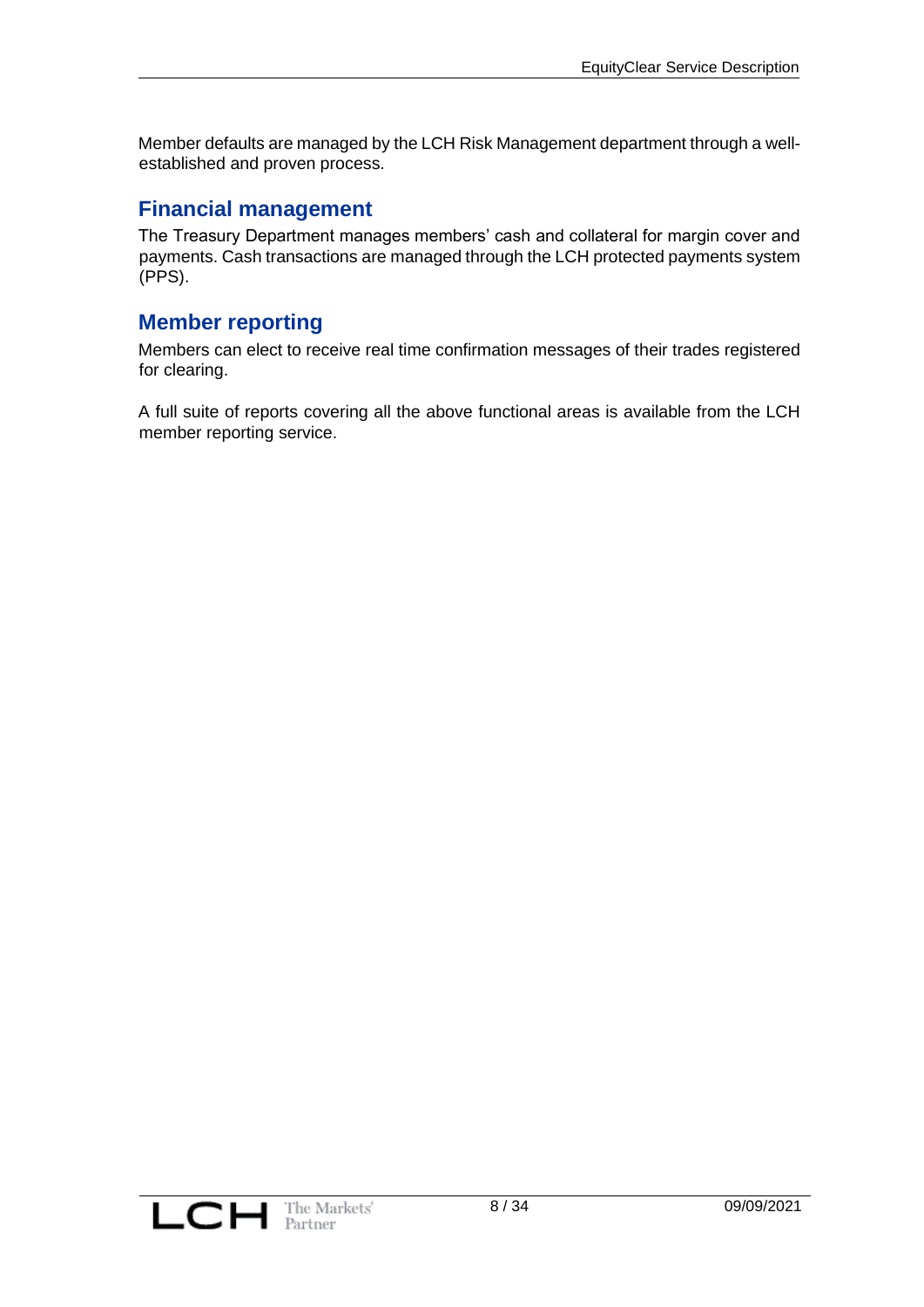# <span id="page-8-0"></span>**Products**

EquityClear clears thousands of securities across the following product types:

- Single company equities;
- Exchange Traded Funds (ETFs);
- Exchange Traded Commodities (ETCs); and
- Real estate investment trusts (REITs).

All equities on the CESR 'Shares admitted to trading on EU Regulated Markets' would be eligible for clearing in terms of risk management capability. Clearing would be subject to appropriate regulatory permissions and settlement arrangements.

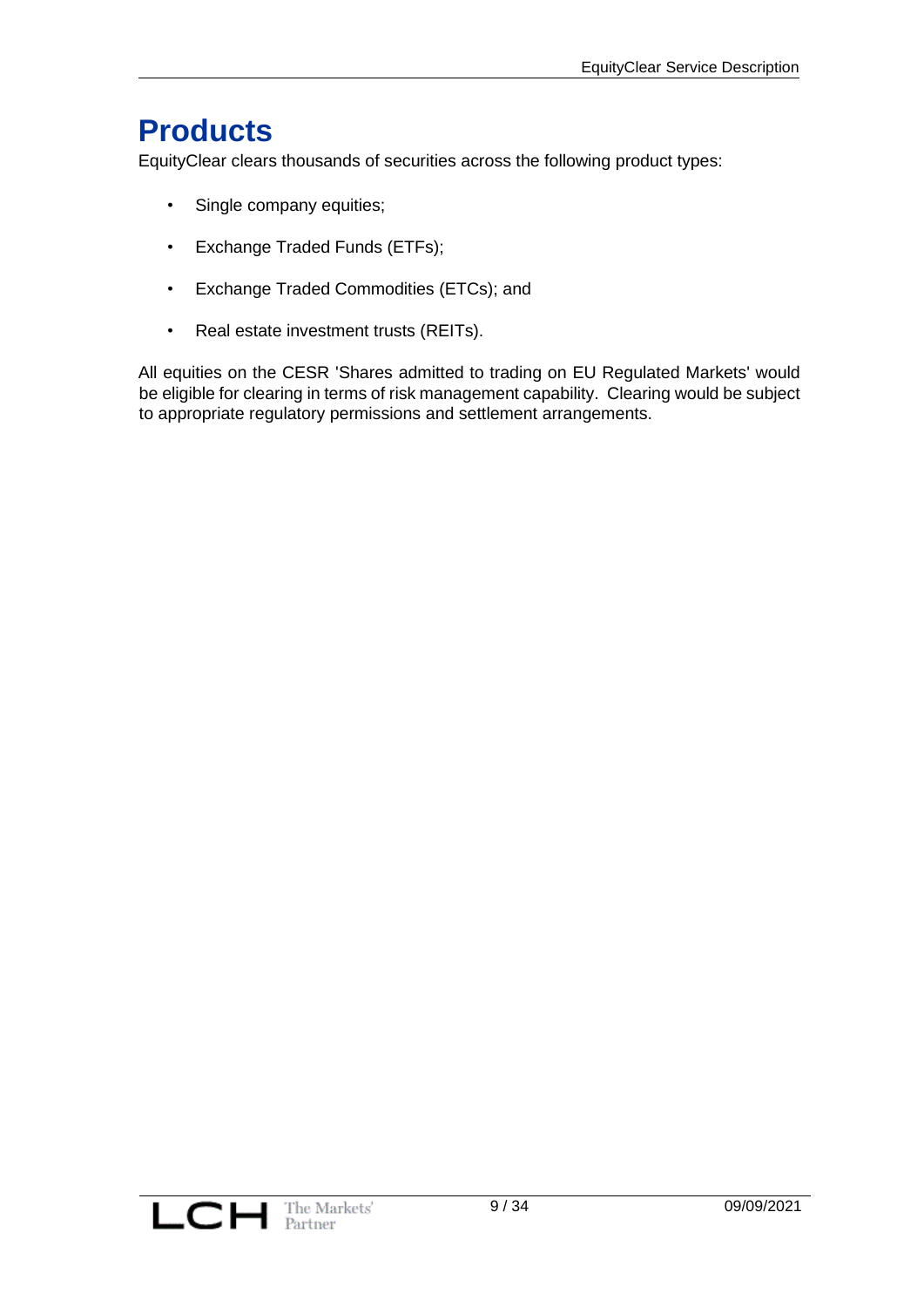# <span id="page-9-0"></span>**Participants**

As a central counterparty, LCH becomes the buyer to the seller and the seller to the buyer for each trade it clears. The buyer and seller must each be a member of LCH, must be acting in a principal capacity and must be one of the two membership categories:

- An individual clearing member (ICM), which can:  $\circ$  clear trades it executes as a participant of a trade source.
- A general clearing member (GCM), which can:
	- o clear trades it executes as a participant of a trade source; and/or
	- o clear trades executed by other participants of a trade source.

EquityClear supports participants who do not have clearing member status, namely:

- A non clearing participant (NCP), which can:
	- o execute trades as a participant of a trade source using the services of a GCM to clear such trades.

Full membership details can be found on our website at [http://www.lch.com/membership/ltd/default.asp.](http://www.lch.com/membership/ltd/default.asp)

Settlement of contracts with clearing members is carried out using a central securities depository (CSD) or international central securities depository (ICSD). In certain circumstances cash settlement is via standard interbank payment. The clearing member can nominate the settlement participant against which LCH settles to be itself, the trading firm or a third party settlement agent.

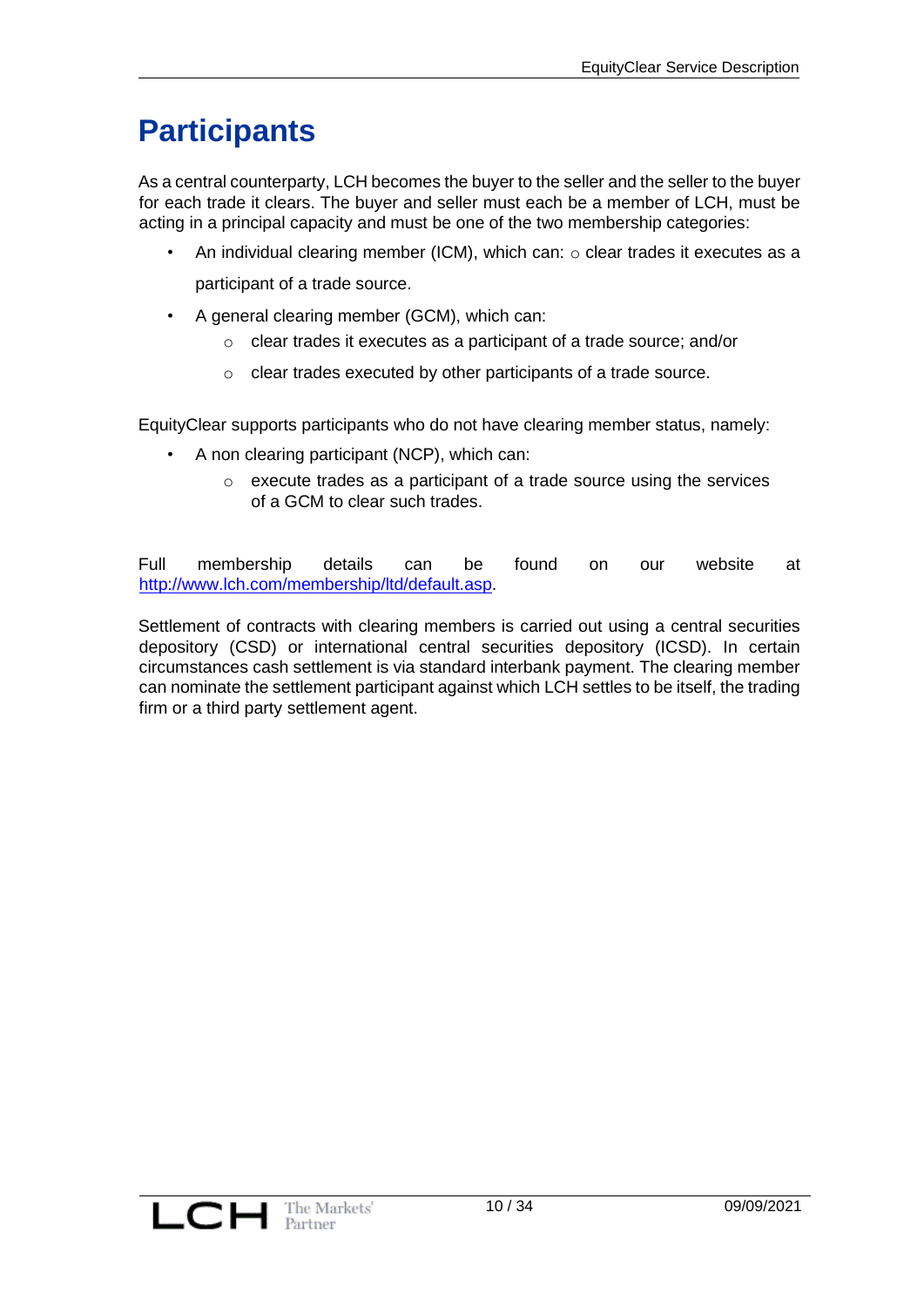# <span id="page-10-0"></span>**Position Management**

The open principal positions between LCH and its members are maintained in real time as trades are registered and positions settled, and overnight as corporate events are applied.

#### <span id="page-10-1"></span>**Member accounts**

Each member can operate using one or more notional business units which are each identified by a unique 'member mnemonic'.

For each member mnemonic two principle sub-accounts are available, a house account ('H') and a client account ('C'). Each member mnemonic and sub-account combination is referred to as a 'member account'.

# <span id="page-10-2"></span>**Trading firms & Settlement Firms**

The buyer and seller of each trade are given a unique identifier by the trading platform, known within EquityClear as a trade system participant (Trade System Participant).

In certain circumstances, including the following, settlement netting at the Trade System Participant level may be sub-optimal:

- Where a firm uses multiple Trade System Participant identifiers at the trading platform but wants to net settle across them;
- Where a GCM wants to step into the settlement chain and net settle with LCH across some or all of its NCPs; and
- Where a 'model B' clearer wishes to net settle with LCH across its 'introducing brokers'.

EquityClear allows for netting across Trade System Participants by introducing the concept of a settlement firm<sup>3</sup>, being the participant identifier used within the settlement netting process (Settlement Firm). The Settlement Firm can equally be considered as a position account.

Each Trade System Participant is mapped to a Settlement Firm<sup>4</sup>. This mapping can be different for each trading platform, providing flexibility for members.

The identification of the appropriate Settlement Firm associated with a trade is made on receipt of the trade. It is the Settlement Firm of a trade that is the primary identifier of the member account through which the trade is cleared and the CSD settlement account through which it settles.

<sup>4</sup> In most cases, where settlement netting is at the level of the Trade System Participant, the Settlement Firm will be set to the same value as the Trade System Participant. Members can specify a different value if they prefer.



<sup>&</sup>lt;sup>3</sup> The EquityClear Settlement Firm should not be confused with a settlement agent who is a participant of a CSD which manages settlement.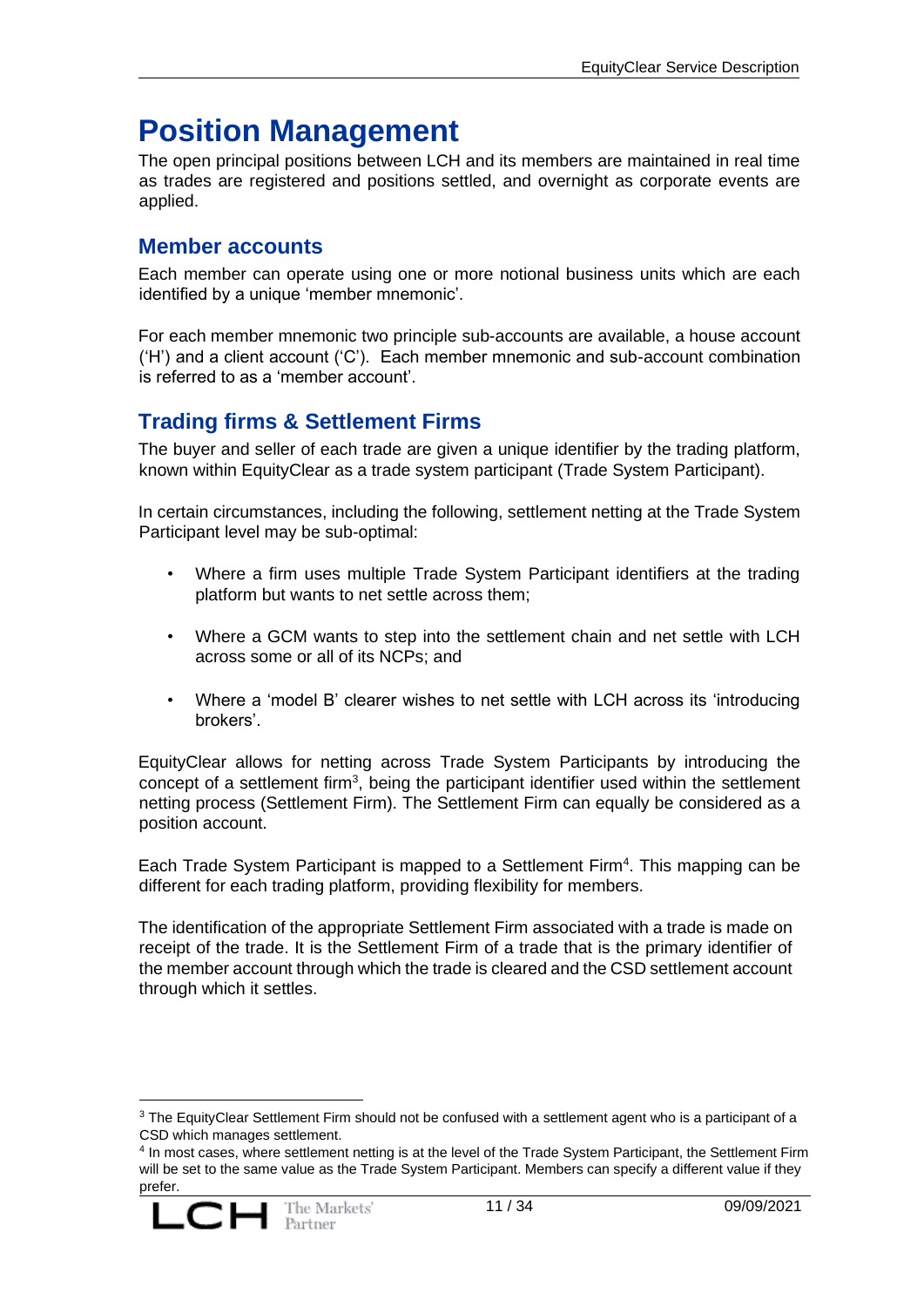EquityClear maintains positions per Settlement Firm and reports these to clearing members<sup>5</sup>.

#### <span id="page-11-0"></span>**Client Segregation**

Under EMIR (article 39), CCPs are required to provide for the segregation of client positions, the key relevant text being as follows.

- 1. A CCP shall offer to keep separate records and accounts enabling each clearing member to distinguish in accounts with the CCP the assets and positions of that clearing member from those held for the accounts of its clients **('omnibus client segregation'**).
- 2. A CCP shall offer to keep separate records and accounts enabling each clearing member to distinguish in accounts with the CCP the assets and positions held for the account of a client from those held for the account of other clients **('individual client segregation'**). Upon request, the CCP shall offer clearing members the possibility to open more accounts in their own name or for the account of their clients.

Under MiFIR, a CCP is required to open and maintain indirect accounts (as described under MiFIR) in accordance with the request of a clearing member.

Accordingly, LCH provides three levels of segregation for client business:

- 1. Omnibus segregation of client business from house business.
	- The established segregation achieved through the house and client member accounts described above.
- 2. Individual segregation of client business from omnibus segregated client business.
	- This provides a client of a clearing member the option to have the positions and collateral held for its account to be segregated at LCH.
- 3. Segregation of indirect client business from individually segregated client business.
	- This provides clients of the client of a clearing member (Indirect Clients) the option to have the positions and collateral referable to such Indirect Clients segregated at LCH.

The segregation is of both open positions and collateral lodged with LCH. The different account segregation levels are illustrated below.

It should be noted that client segregation does not change the principal to principal relationship between LCH and each clearing member, in respect of all cleared trades.

<sup>5</sup> To allow GCMs to pass on clearing fees to NCPs, trade volumes are reported by Trade System Participant and not by Settlement Firm

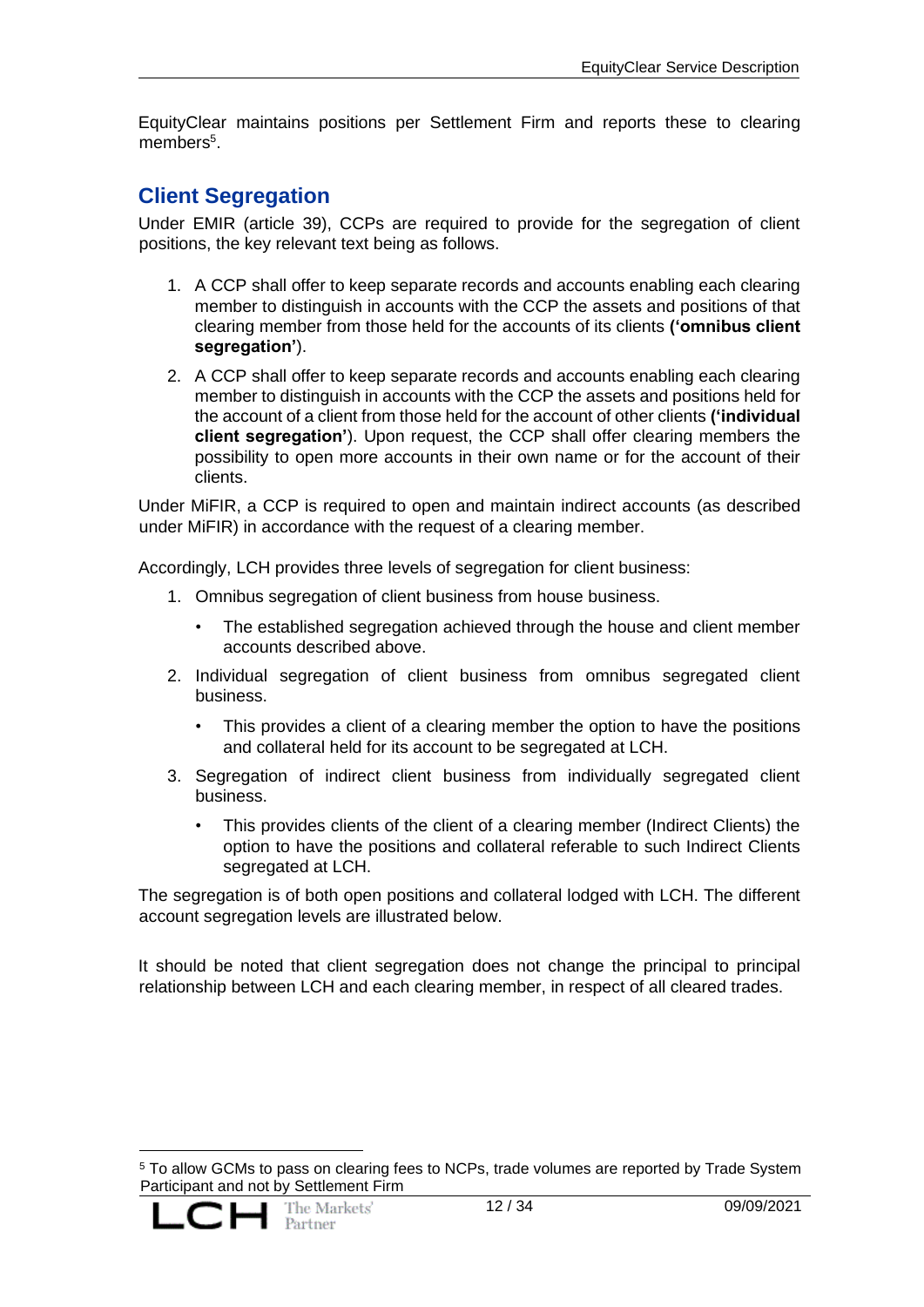#### **1. Omnibus client segregation**

The diagram below shows an example client account structure of a clearing member where all the client business is cleared through the client member account, also identified as a 'Net OSA' (Omnibus Segregated Account).



In EquityClear the only actual accounts are the Settlement Firms (position accounts). In the example four are shown. The positions from all the position accounts are netted together to provide an omnibus position for the purposes of calculating the associated margin liability. This liability is sent to the banking system as being against the omnibus client member account ('C'). An example is shown below for the above scenario.



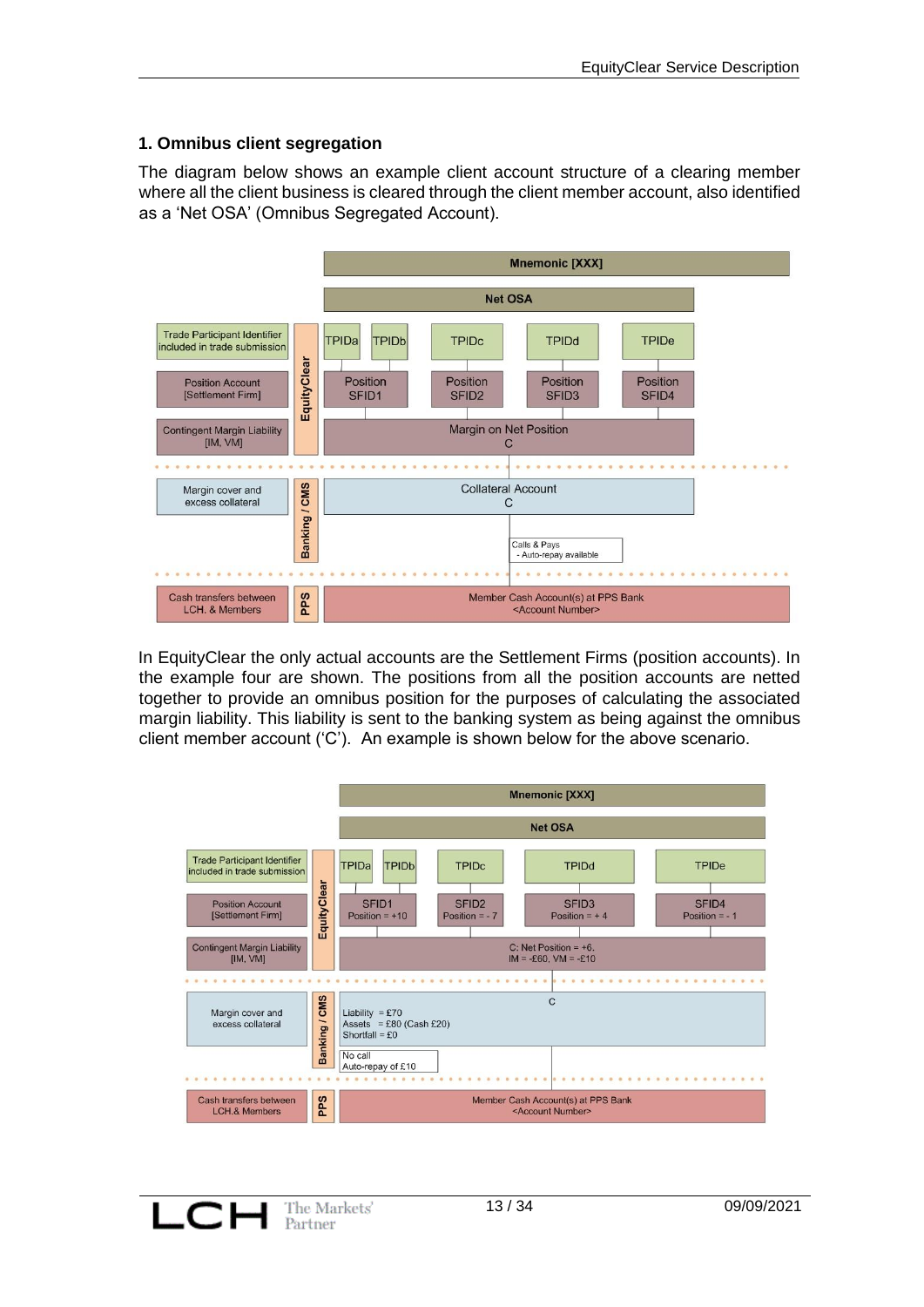#### **2. Individual client segregation**

The diagram below is as the previous example but where the clients' whose positions are attributed to Settlement Firms SFID3 and SFID4 have elected to have their positions individually segregated, identified on the diagram as ISAs (Individually Segregated Accounts).



Only the positions in Settlement Firms SFID1 and SFID2 are netted together to provide the omnibus position for the purposes of calculating the associated margin liability.

The positions in SFID3 and SFID4 are used to calculate the margin liability for these accounts individually. The liabilities for SFID3 and SFID4 are sent to the banking system as being against the corresponding individual collateral accounts Sxxx and Syyy. An example is shown below for the above scenario.

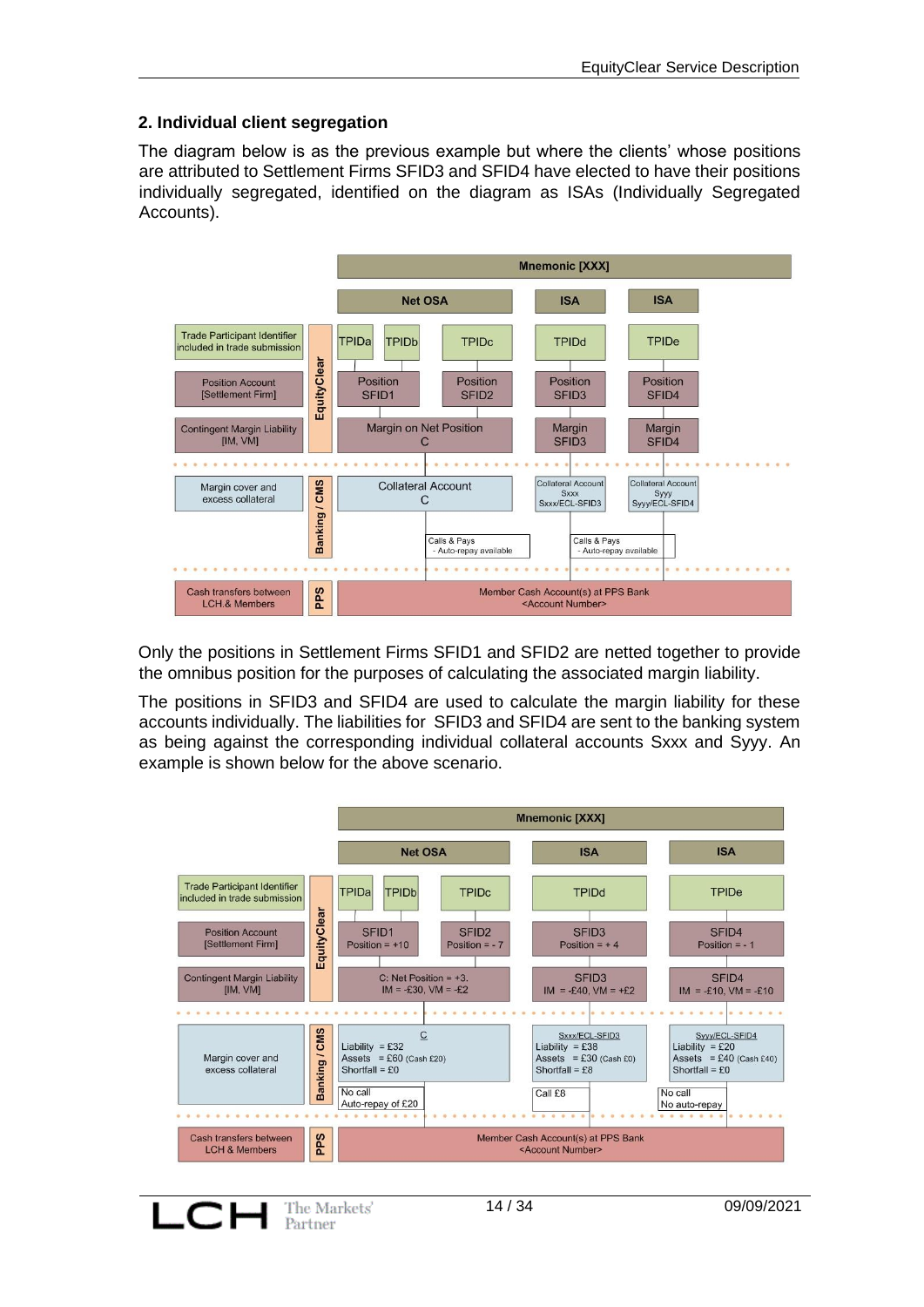#### **3. Indirect client segregation**

#### **a. Indirect Net Account (INA)**

The diagram below is as the previous example but where one or more Indirect Client(s) of the Direct Client using SFID4 want their positions segregated from those of the Direct Client. To do this, the new Settlement Firm SFID5 is created to hold the segregated Indirect Client positions, which could relate to one, some or all Indirect Clients of the Direct Client. SFID5 is identified as an INA on the basis that it could hold the positions referable to one or more Indirect Client(s) of the Direct Client using SFID4, as well as the positions referable to one or more Indirect Client(s) of any other Direct Client.

It is important to note that, in order to segregate the Indirect Client positions, the trades must be executed using a different Trade System Participant identifier on the trading platform.

SFID4 holds the positions of the Direct Client who did not opt for Indirect Client segregation.



The positions in SFID5 are used to calculate the margin liability for this account which is then sent to the banking system as being against the corresponding individual collateral account Vzzz.

In the collateral system, the collateral account identifiers are differentiated, with ISA identifiers starting with an 'S' and INA identifiers starting with a 'V'.

#### **b. Indirect Gross Account (IGA)**

The diagram below is as the previous example but where each Indirect Client of the Direct Client requires a separate TPID and for their positions to be segregated from those of the Direct Client. To do this, multiple TPIDs are utilised (in this case TPIDg, TPIDh and TPIDi) and new Settlement Firms are created (in this case SFID6, SFID7 and SFID8) to hold the respective segregated positions of each Indirect Client. SFID6, SFID7 and SFID8 are collectively identified as an IGA on the basis that each Settlement Firm will

![](_page_14_Picture_11.jpeg)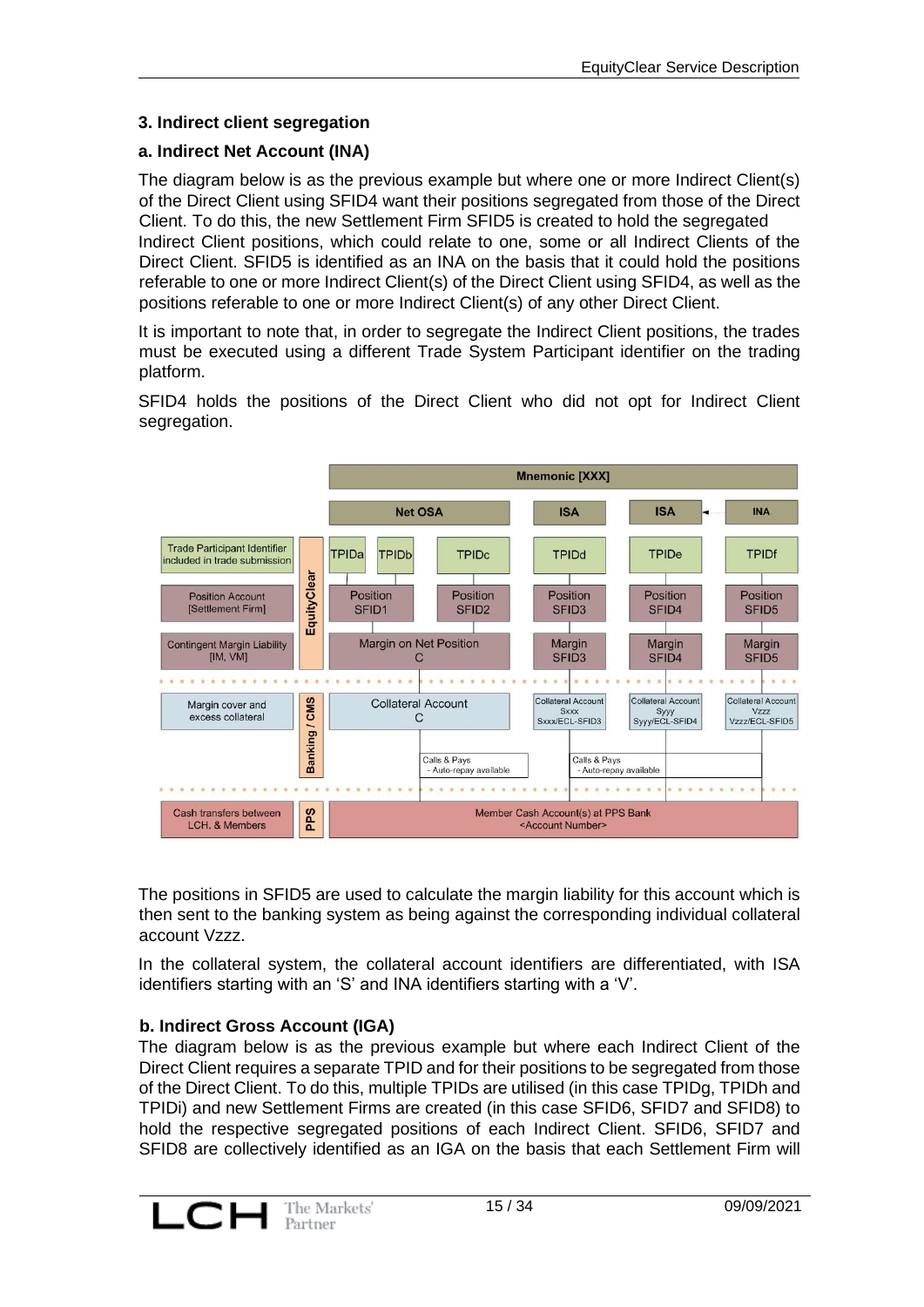hold the positions referable to a particular Indirect Client of the Direct Client (and no other Direct Client).

It is important to note that, in order to segregate the positions referable to a particular Indirect Client, the trades must be executed using a different Trade System Participant identifier on the trading platform.

![](_page_15_Figure_3.jpeg)

The positions in SFID6, SFID7 and SFID8, respectively, are used to calculate the margin liability for each position account, which are then sent to the banking system as being against the corresponding individual collateral account.

# <span id="page-15-0"></span>**Corporate Actions**

In order to maintain accurate member positions and risk manage accordingly, corporate action obligations must be calculated and applied when they arise.

![](_page_15_Picture_7.jpeg)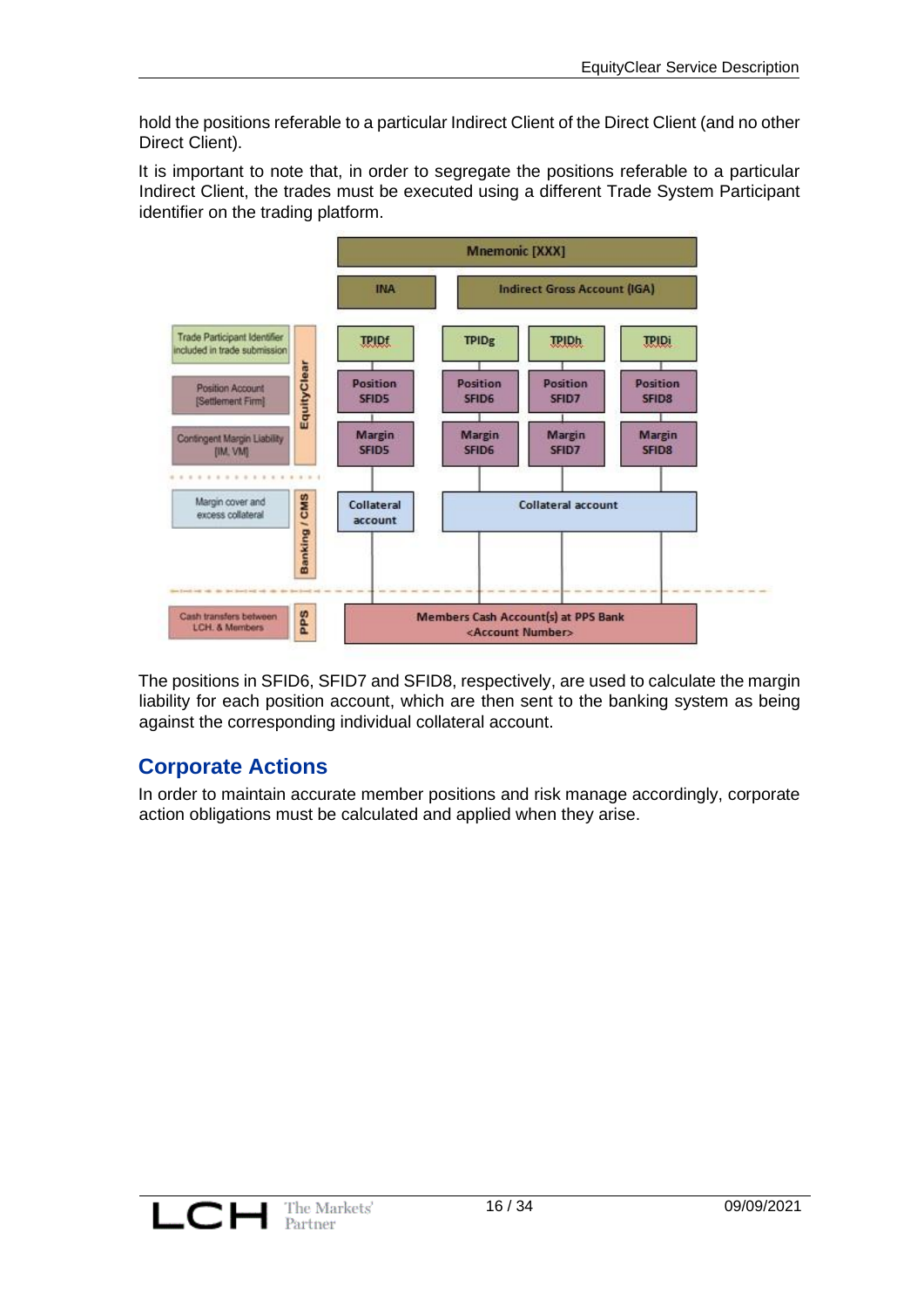# <span id="page-16-0"></span>**Trade Management**

Equity Clear is a mature service which provides flexibility to trade sources $6$ , trading firms and clearing members in processing the trades it is asked to clear as CCP.

## <span id="page-16-1"></span>**Trade validation**

LCH checks that it is legally obliged to clear trades received from trade sources. Trades would therefore be rejected if:

- The security has not been agreed to be cleared by LCH; or
- A trade participant does not have clearing arrangements in place.

In both cases the trade source should not have sent the trade to LCH for clearing.

In addition, trades received may fail to clear for a range of technical, syntactical, logical or operational reasons.

## <span id="page-16-2"></span>**Trade correction**

Where a trade source has sent an invalid trade for clearing, it can send a trade cancellation on trade day and the trade will be removed from clearing.

Where a trading firm wishes to correct a trade, say a 'fat finger problem', the trade source will manage the request as allowed by its rules. If agreement is reached, the trade source can send a contra on trade day, being an opposite trade to the original. This is cleared as a new trade, with the trade reference to the original trade reported by EquityClear if provided by the trade source on the contra instruction<sup>7</sup>.

# <span id="page-16-3"></span>**Trade enrichment**

The obligations arising from each trade must be:

- risk managed in a specific member's house account or segregated client account; and
- settled in a specific account in the appropriate CSD and a specific bank cash account where required.

EquityClear allows clearing members to define which accounts to use.

#### <span id="page-16-4"></span>**Change of dealing capacity from agent to principal**

Members can instruct EquityClear to treat trades received with a dealing capacity of 'agent' as 'principal' trades. This is defined in reference data and is set by the Trade System Participant and trade source.

The dealing capacity will be shown on trade confirmations and trade reports as 'agent' to accurately reflect how the trade was received, but in all other respects will be

<sup>&</sup>lt;sup>7</sup> In some cases trade corrections are processed as cancellations.

![](_page_16_Picture_22.jpeg)

 $6$  A separate document is available to trade sources interested in connecting to the EquityClear service. This provides details of the business and technical interface.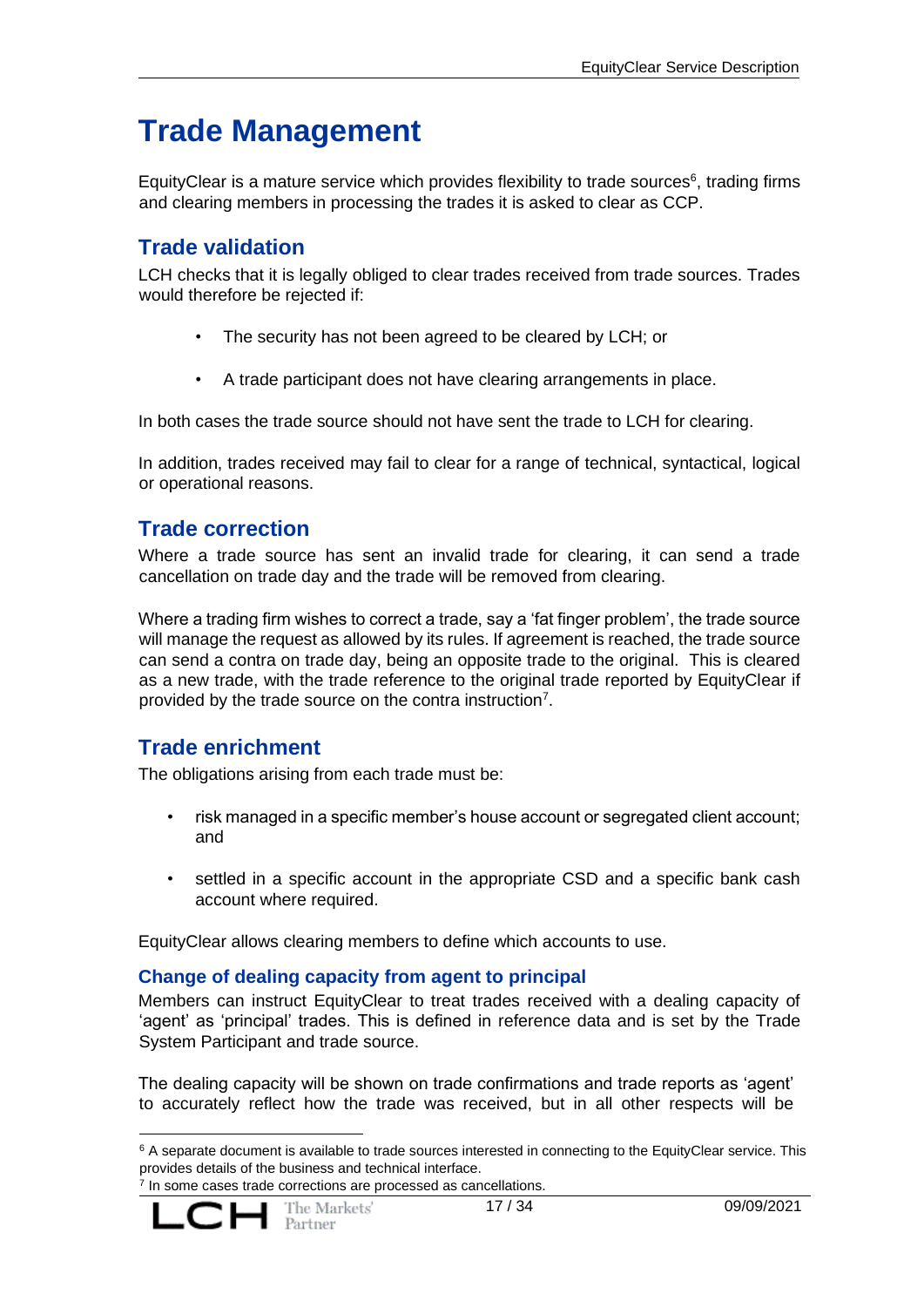processed and reported as if it had been received with a dealing capacity of 'principal'. The primary application of this facility is to enable settlement netting.

#### <span id="page-17-0"></span>**Member accounts & client segregation**

Each trade to be cleared is identified as having a dealing capacity of principal or agency and optionally identified with a clearing sub-account<sup>8</sup>.

Members define through reference data the margin account through which each trade is to be cleared. It is defined for each combination of:

- Trade source:
- Settlement Firm;
- Dealing capacity; and
- Sub-account (optional).

The following table shows examples of the choices that can be made.

| <b>Trade</b>  | <b>Settlement</b> | <b>Dealing</b>  | Subaccount | <b>Member</b> | <b>Subaccount</b> |
|---------------|-------------------|-----------------|------------|---------------|-------------------|
| <b>Source</b> | <b>Firm</b>       | <b>Capacity</b> |            | mnemonic      |                   |
| <b>XXXX</b>   | <b>BIC12345</b>   | Principal (P)   |            | <b>MMA</b>    | House (H)         |
| <b>XXXX</b>   | <b>BIC12345</b>   | Agency (A)      |            | <b>MMA</b>    | Client (C)        |
| <b>XEEE</b>   | <b>BIC98765</b>   | Principal (P)   | House (H)  | <b>MMA</b>    | House (H)         |
| <b>XEEE</b>   | <b>BIC98765</b>   | Principal (P)   | Client (C) | <b>MMA</b>    | Client (C)        |
| <b>XEEE</b>   | <b>BIC98765</b>   | Agency (A)      | House (H)  | <b>MMB</b>    | Client (C)        |
| <b>XEEE</b>   | <b>BIC98765</b>   | Agency (A)      | Client (C) | <b>MMB</b>    | Client (C)        |

The first two rows show the case where no sub-account is provided on trades and the rest where it is provided. It can be seen in the fifth row that the sub-account defined by the member is different from the one provided on the trade. This caters for the situation where an NCP may incorrectly mark a trade to be cleared through the house clearing account whilst the GCM wants all the NCP's business cleared through their client clearing account. In this way the GCM can auto-correct the NCP's mistake.

Members can further define through reference data that the positions in a Settlement Firm are to be segregated from the omnibus client account. This Settlement Firm then operates as an ISA, IGA or INA as described in the position management section above.

#### <span id="page-17-1"></span>**Settlement account**

Members have flexibility to define their settlement preferences (see the section called 'Settlement Details' below).

<sup>&</sup>lt;sup>8</sup> In general the clearing sub-account is not identified on the trade message. This may be because the trade source does not provide the facility to do so or the Trade System Participant chooses not to provide it.

![](_page_17_Picture_16.jpeg)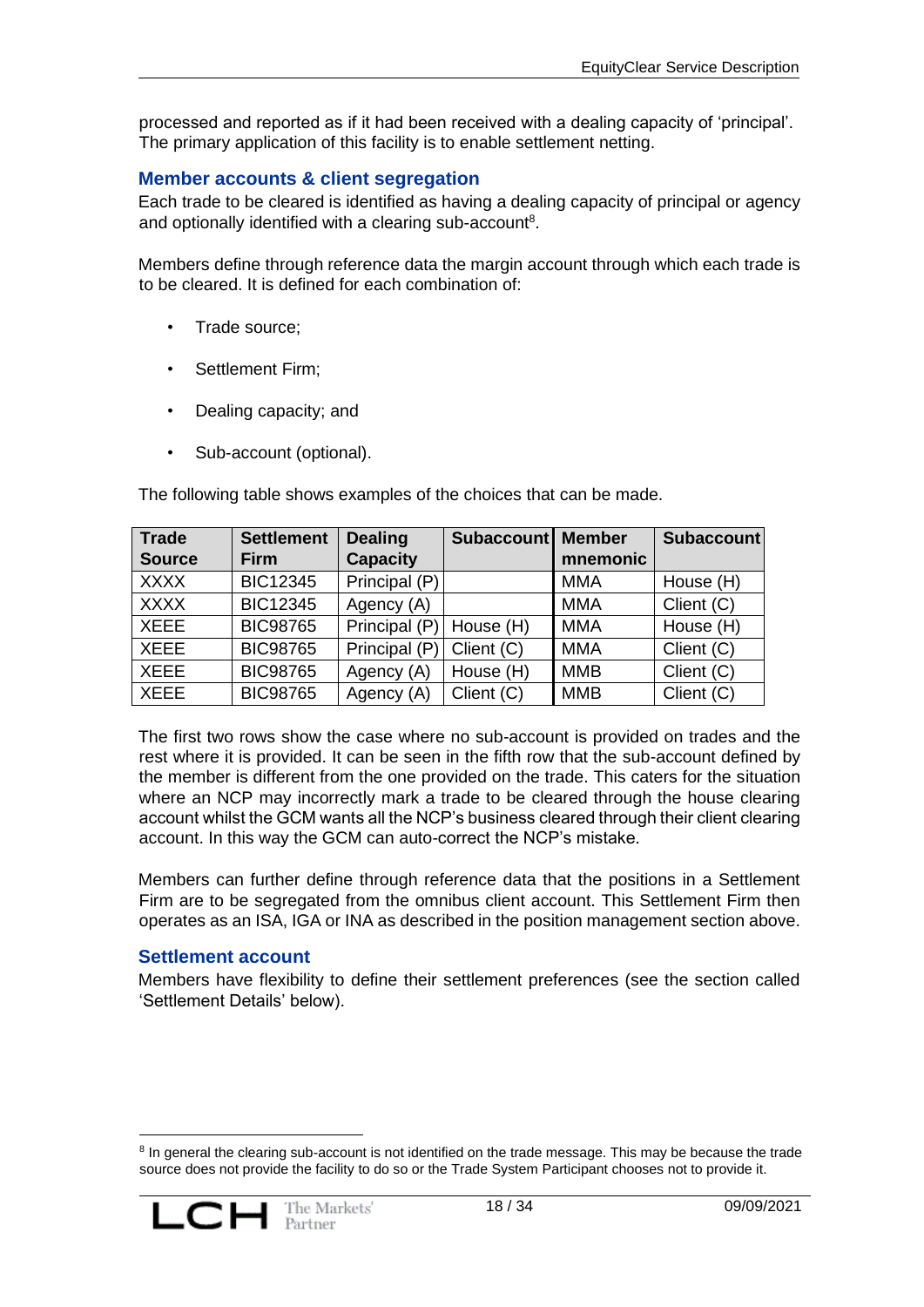# <span id="page-18-0"></span>**UK stamp duty reserve tax (SDRT) and Irish stamp duty**

Where LCH is asked to instruct net settlements into CREST, it will operate as a CREST Stamp Data Provider (SDP) and will send the constituent trades as stamp assessed trades (SATs) into the CREST Stamp Duty Assessment Service.

![](_page_18_Picture_3.jpeg)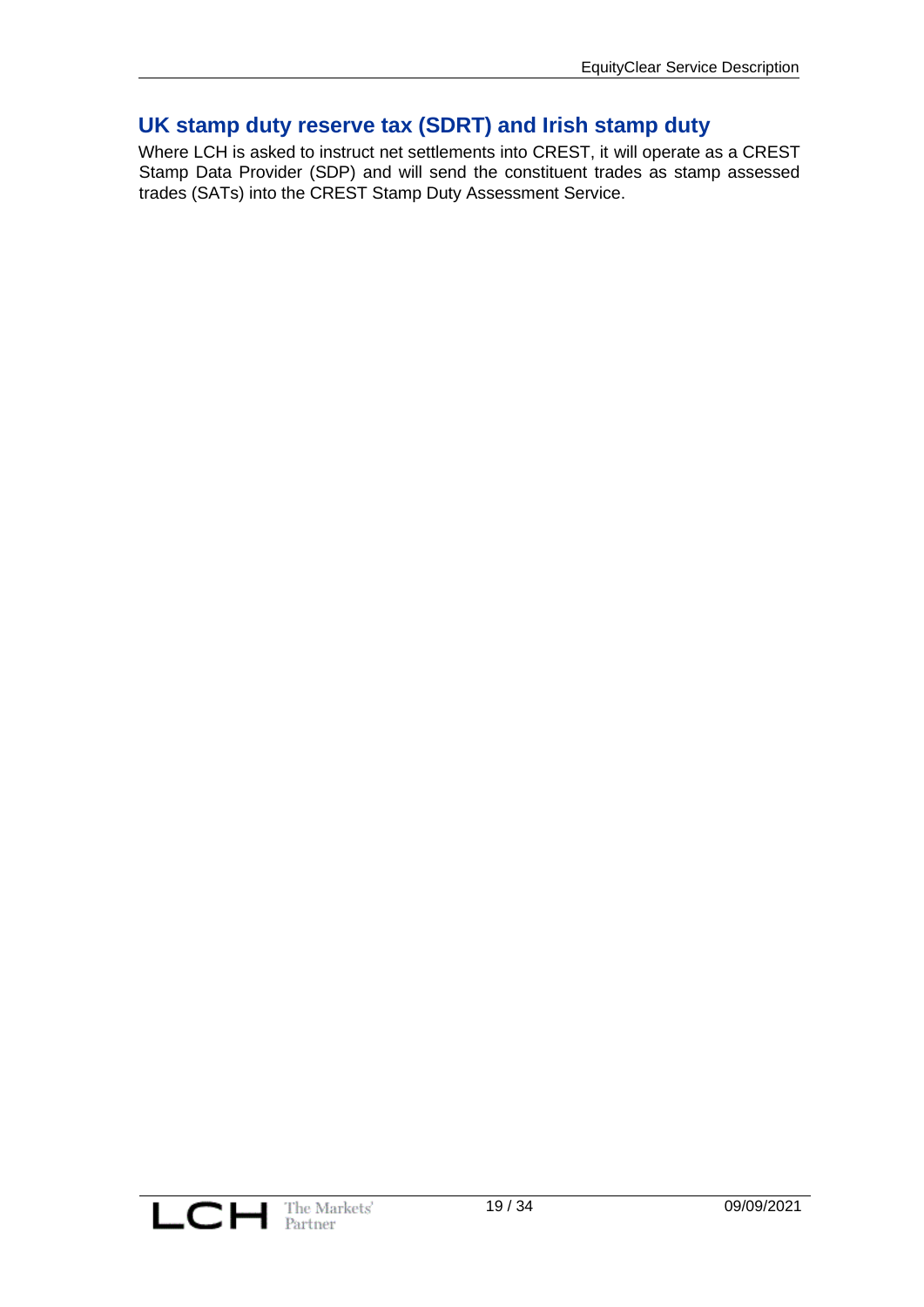# <span id="page-19-0"></span>**Risk Management**

LCH undertakes robust and prudent risk management in order to meet its overriding objective to provide clearing members with a central counterparty of the highest quality and to safeguard the interests of the company's shareholders and clearing members.

LCH is a CCP of long standing with an extensive record of successful risk management. To support members and interested parties, detailed information can be found on our website at [http://www.lch.com/risk\\_management/.](http://www.lchclearnet.com/risk_management/)

#### <span id="page-19-1"></span>**Margin calculation**

EquityClear uses the ERA algorithm for the calculation of initial and variation margin. ERA was specifically designed for this service to significantly recognise portfolio offsets across EquityClear positions, thereby keeping margin requirements low compared with other methods, whilst meeting the necessary level of risk management prudence.

Full details of the ERA algorithm are provided in a separate document, the ERA technical information pack (TIP). This includes an overview of margin terminology and the algorithm, full calculation details and worked examples including full test data.

At the end of each trading day a margin calculation is made, the results of which are integrated into the margin requirements for each collateral account across all LCH services.

A mid-day margin calculation is made and where there is insufficient cover an intra-day margin call will be made.

Further intra-day margin runs are made regularly and the facility for ad-hoc calculation due to exceptional circumstances is available to the LCH Risk Management department. Additional margin calls can be made based on these calculations but they are not a frequent occurrence.

LCH publishes its margin parameters. Current and historical data can be found on our website at [http://www.lch.com/data\\_downloads/ltd/era.asp.](http://www.lch.com/data_downloads/ltd/era.asp) Members can use these to replicate the ERA calculations either on live positions or on portfolios they may wish to test.

# <span id="page-19-2"></span>**Margin cover & payments**

Variation margin requirements can be covered by cash in the same currency as the variation margin liability, while initial margin requirements can be covered in cash denominated in EUR, GBP or USD and/or a range of non-cash collateral.

LCH operates a direct debit system, known as the protected payments system (PPS), for the transfer of funds to and from clearing members. A clearing member is required to maintain a PPS bank account in GBP and (as required) other currencies. Further details can be found on our website at http://www.lch.com/risk\_management/ltd/pps/default.asp.

Full details of acceptable currencies and collateral can be found on our website at [http://www.lch.com/risk\\_management/ltd/acceptable\\_collateral.asp.](http://www.lch.com/risk_management/ltd/acceptable_collateral.asp)

![](_page_19_Picture_15.jpeg)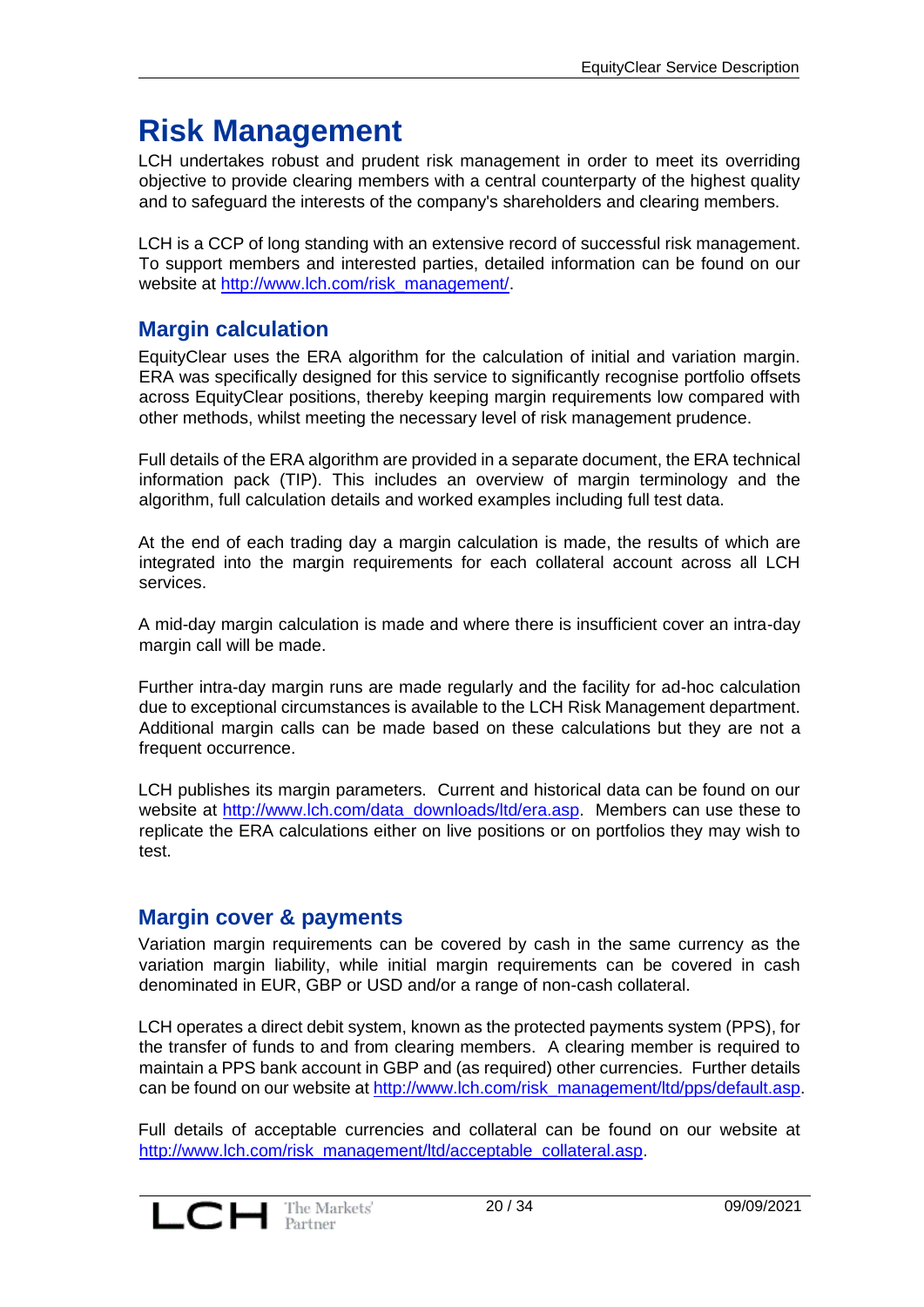Members can achieve collateral efficiencies from the netting and consolidation of margin requirements across their business with LCH, covering all products and services, by using a single mnemonic.

# <span id="page-20-0"></span>**Default fund**

All positions managed through the EquityClear service (cash equities and CFDs) and listed equity derivative positions are covered by a common default fund.

## <span id="page-20-1"></span>**CCP interoperability**

Where a trade is made between two parties on a trade platform and each party chooses a different CCP to clear their trade then a balance contract automatically arises between the two CCPs on the same terms to ensure that each party retains a balanced book. The two CCPs are therefore said to 'interoperate' in managing the risk and settlement obligations arising between them.

The rights and obligations between interoperating CCPs are governed by a 'Master Clearing Link Agreement' and 'inter-CCP procedures'.

Each CCP has the risk that a CCP with which it interoperates goes into default. Each CCP is required to apply the same daily risk management methodology it applies to its interoperable CCP positions as it does to its member positions. However, CCPs do not contribute to each other's default funds.

Therefore, interoperating CCPs call margin from each other on a daily basis (end-of-day and intra-day where necessary). CCPs are required to fund these calls by taking specific additional collateral from their members. LCH collects the additional collateral required by applying a multiplier to the end-of-day initial margin requirements. The multiplier is recalculated each day based on the actual positions held against each interoperating CCP and is available in the ERA parameter files on the LCH website. Where there is a shortfall between the additional collateral collected and the actual calls made by the interoperating CCP, then a further call is made on members in the morning, again on a pro rata basis to the previous end-of-day initial margin. Where intra-day calls are made by an interoperating CCP, then further additional intra-day calls may be made on members.

If a CCP defaults, the collateral provided by its members to meet inter-CCP calls is at risk and, as such, collateral may be required to cover losses arising from the close out of the open positions by the non-defaulting CCP.

Each CCP holds collateral to cover inter-CCP risk at Clearstream Banking Luxembourg.

A CCP can treat another CCP as a defaulter in a limited but appropriate range of circumstances (including, most importantly, insolvency) and manage the defaulting CCP's open balance contract positions with it in accordance with its own default rules. As interoperating CCPs do not contribute to the LCH default fund, the members' mutualised risk in the default fund is reached sooner than for a member default.

Each CCP retains the ability under its own published rules to reject trades which do not meet its eligibility criteria. Therefore, where either CCP rejects a trade, each member leg of the transaction and the corresponding balance contract between the parties falls away to ensure that each CCP retains a balanced position.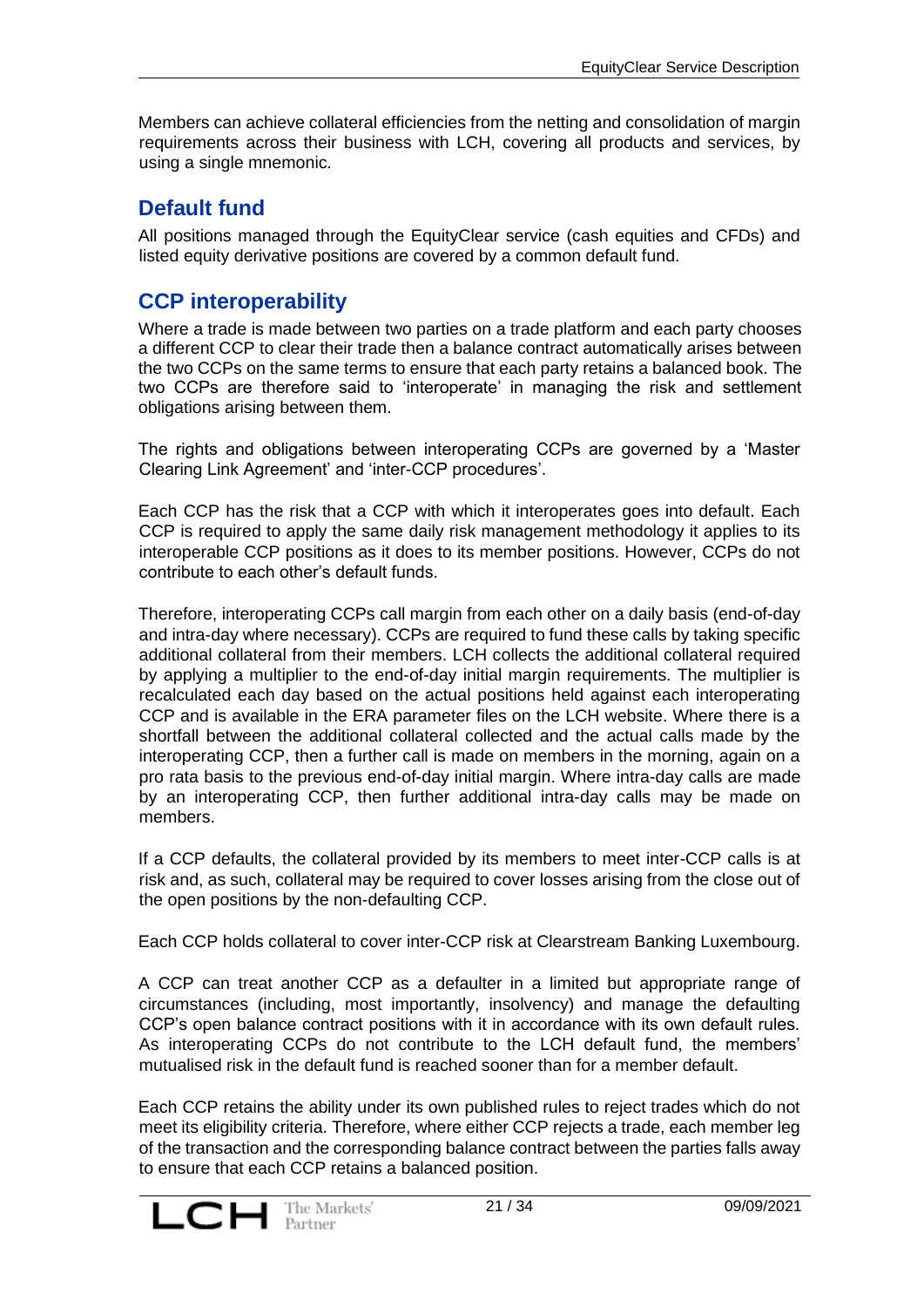Each CCP can suspend its obligation to continue clearing new trades and becoming party to new balance contracts with another CCP in a defined range of emergency and other situations so as to manage its ongoing risk exposure.

![](_page_21_Picture_2.jpeg)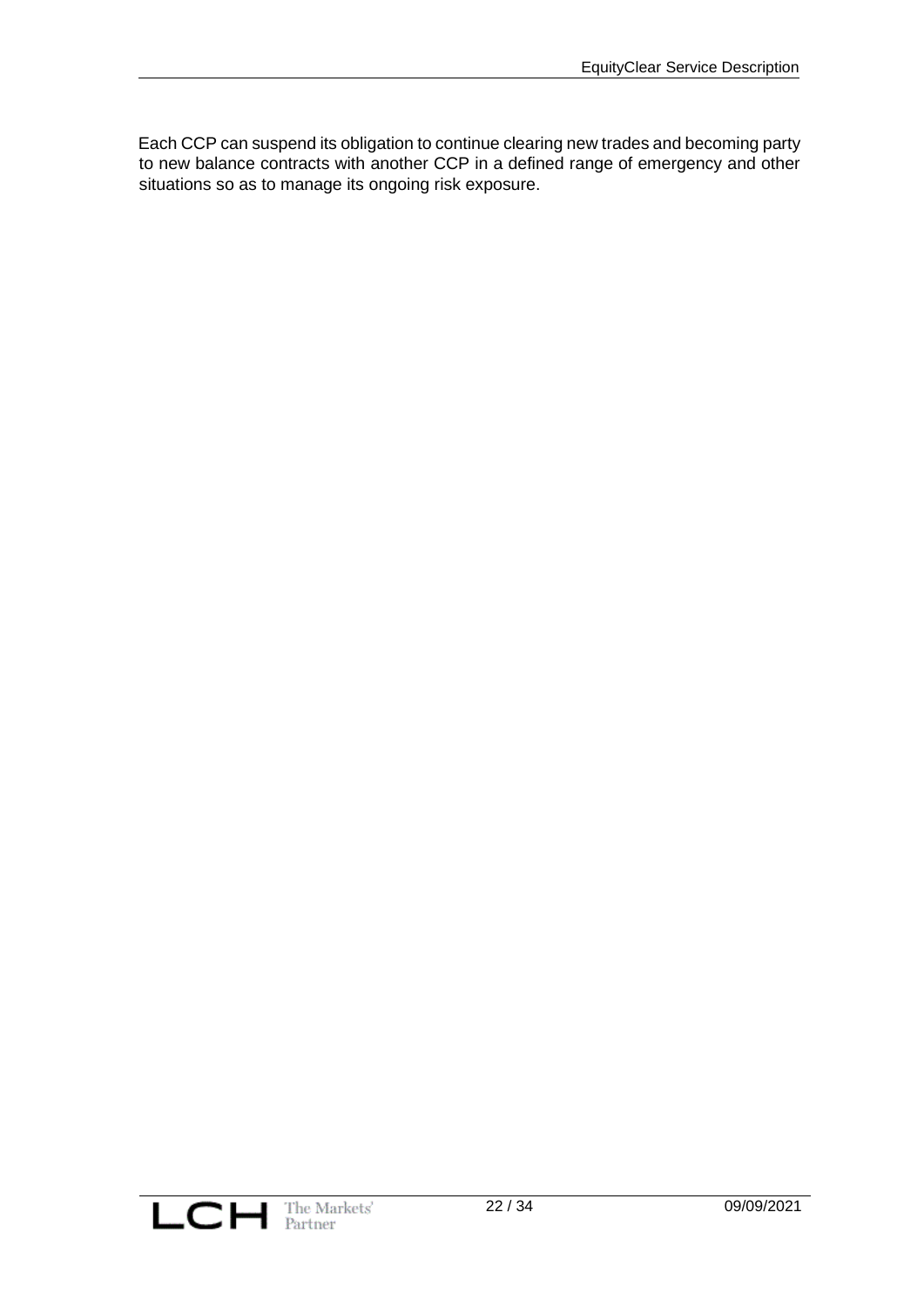# <span id="page-22-0"></span>**Settlement Management**

# <span id="page-22-1"></span>**Settlement Netting**

Net, aggregate and gross settlement options are available.

Netting is the sum of buys and sells together. Aggregation is the sum of buys and the separate sum of sells. Aggregation ensures that settlement is always delivery versus payment.

Netting and aggregation options are offered on a trade date net (TDN) basis.

Trades having the following in common will have the equity quantity and settlement amount netted and/or aggregated:

- Contractual terms:
	- o Equity (ISIN);
		- **•** Primary market (optional on request by a member);<sup>9</sup>
	- o Settlement currency; and
	- o Intended settlement date (ISD)
- Settlement accounts, for both parties; and
- Trade & clearing parameters:
	- o Trade date;
	- o Settlement Firm;
	- o Dealing capacity (principal or agent);
	- o Clearing member account; and
	- o Trade source

There are nine possible outcomes for a settlement participant from netting.

| <b>Outcome</b> | <b>Description</b>             | <b>Stock</b>   | Cash           |
|----------------|--------------------------------|----------------|----------------|
|                | Delivery versus payment (DVP)  | <b>Deliver</b> | Receive        |
| 2              | Receipt versus payment (RVP)   | Receive        | <b>Deliver</b> |
| 3              | Delivery free of payment (DFP) | <b>Deliver</b> | Net to 0       |
| 4              | Receipt free of payment (RFP)  | Receive        | Net to 0       |
| 5              | Cash payment (CPO)             | Net to 0       | <b>Deliver</b> |
| 6              | Cash receipt (CRO)             | Net to 0       | Receive        |
| 7              | Delivery with payment (DWP)    | <b>Deliver</b> | <b>Deliver</b> |
| 8              | Receipt with payment (RWP)     | Receive        | Receive        |
| 9              | Null settlement                | Net to 0       | Net to 0       |

<sup>9</sup> This facility is available for members where separate netting of dual listed ISINs is required. Generally this happens naturally as the CSD for each line will be different. However, for several Irish securities there is both an 'XDUB' (Irish Stock Exchange) and 'XLON' (London Stock Exchange) line both of which settle in CREST. This facility ensures these lines of the same ISIN and currency are netted separately.

![](_page_22_Picture_22.jpeg)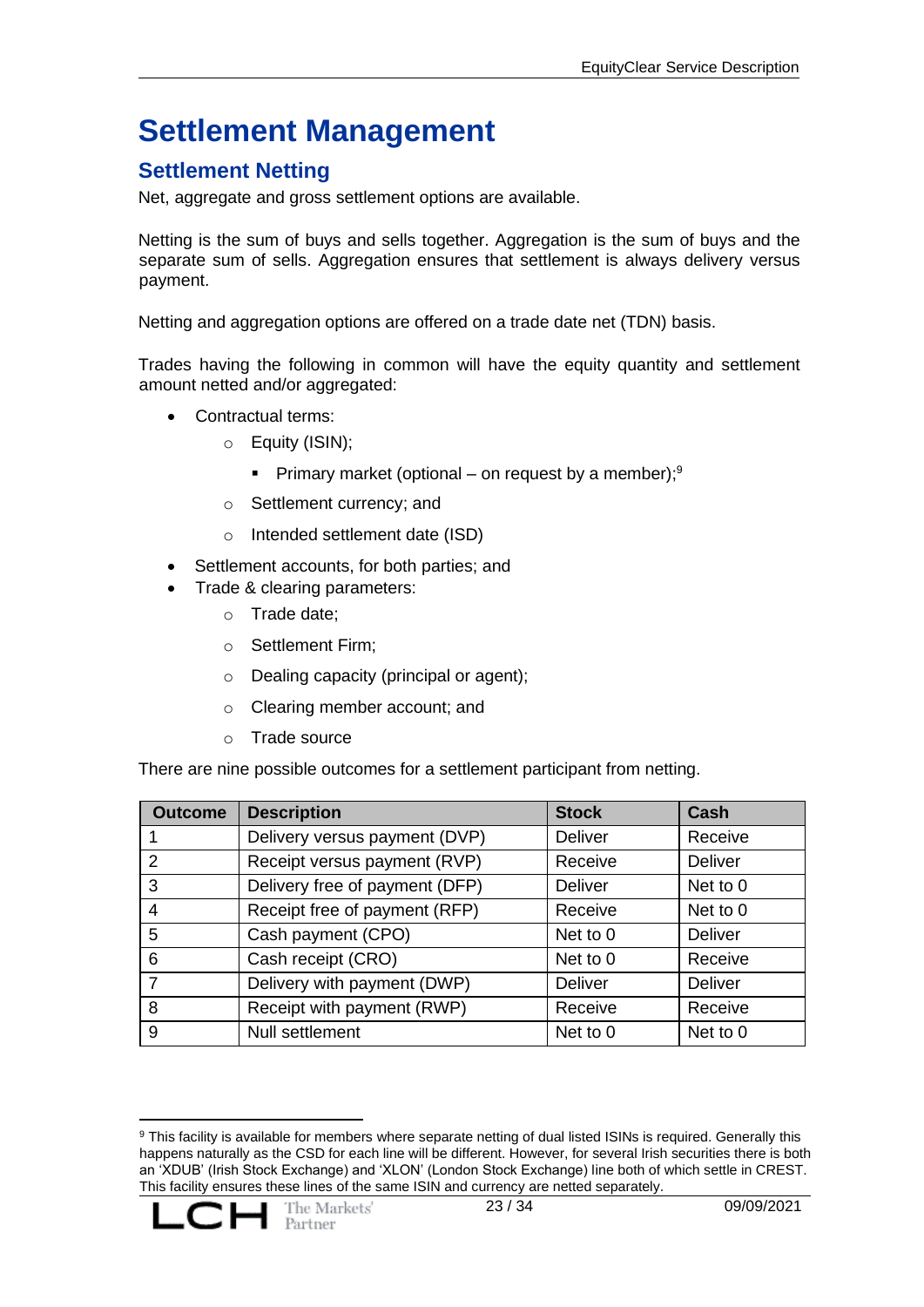Outcomes 1-2 are considered to be 'standard nets', involving the delivery of stock against payment. Outcomes 3-9 are considered to be 'non-standard nets'. Outcomes 5-8 involve a cash payment not against a stock delivery. Where such nets arise from settlements due in CREST, SIX SIS, Iberclear, Euroclear Bank, Clearstream Banking Luxembourg or Depository Trust Company the settlement of the cash payment will take place in the CSD. In all other cases, the cash payments will be settled by standard interbank transfer, hence outside the CSD. For settlement participants who are unable to support full netting or prefer not to use it, three aggregation options are provided.

The following table shows the nine possible outcomes from settlement netting and whether netting (N) or aggregation (A) would be performed in each case for each of the following five netting/aggregation options.

- (1) Net in all cases.
- (2) Aggregate in all cases.
- (3) Aggregate all non-standard nets.
- (4) Aggregate only non-standard nets involving cash payments.

| #              | <b>Description</b>             | <b>Stock</b>   | Cash           | (1) | (2) | (3) | (4) | (5) |
|----------------|--------------------------------|----------------|----------------|-----|-----|-----|-----|-----|
|                | Delivery versus payment (DVP)  | <b>Deliver</b> | Receive        | N   | A   | N   | N   | N   |
| 2              | Receipt versus payment (RVP)   | Receive        | <b>Deliver</b> | N   | A   | N   | N   | N   |
| 3              | Delivery free of payment (DFP) | <b>Deliver</b> | Net to 0       | N   | A   | A   | N   | N   |
| 4              | Receipt free of payment (RFP)  | Receive        | Net to 0       | N   | A   | A   | N   | N   |
| 5              | Cash payment (CPO)             | Net to 0       | <b>Deliver</b> | N   | A   | A   | A   | N   |
| 6              | Cash receipt (CRO)             | Net to 0       | Receive        | N   | A   | A   | A   | N   |
| $\overline{7}$ | Delivery with payment (DWP)    | <b>Deliver</b> | <b>Deliver</b> | N   | A   | A   | A   | A   |
| 8              | Receipt with payment (RWP)     | Receive        | Receive        | N   | A   | A   | A   | A   |
| 9              | Null settlement                | Net to 0       | Net to 0       | N   | A   | A   | N   | N   |

(5) Aggregate only non-standard nets involving with payment deliveries.

Flexibility is provided in that the netting/aggregation option can be chosen separately for each combination of settlement firm, dealing capacity (principal or agent), CSD and trade source.

Cash payments due to settle via interbank transfer are further netted<sup>10</sup> overnight prior to settlement date (ISD-1) on a per currency basis. That is, there will be no more than one cash payment required between a Settlement Firm cash account and LCH, per currency per day.

The exception is that cash payments arising from corporate events are excluded from this process. Generally, these are settled automatically within the relevant CSD, but where this is not the case the payments will continue to be settled separately.

Gross settlement is supported for any trades settling in CREST, SIX SIS, Euroclear Bank and Clearstream Banking Luxembourg.

 $10$  Netting is applied across cash positions arising from principal and agency trades.

![](_page_23_Picture_14.jpeg)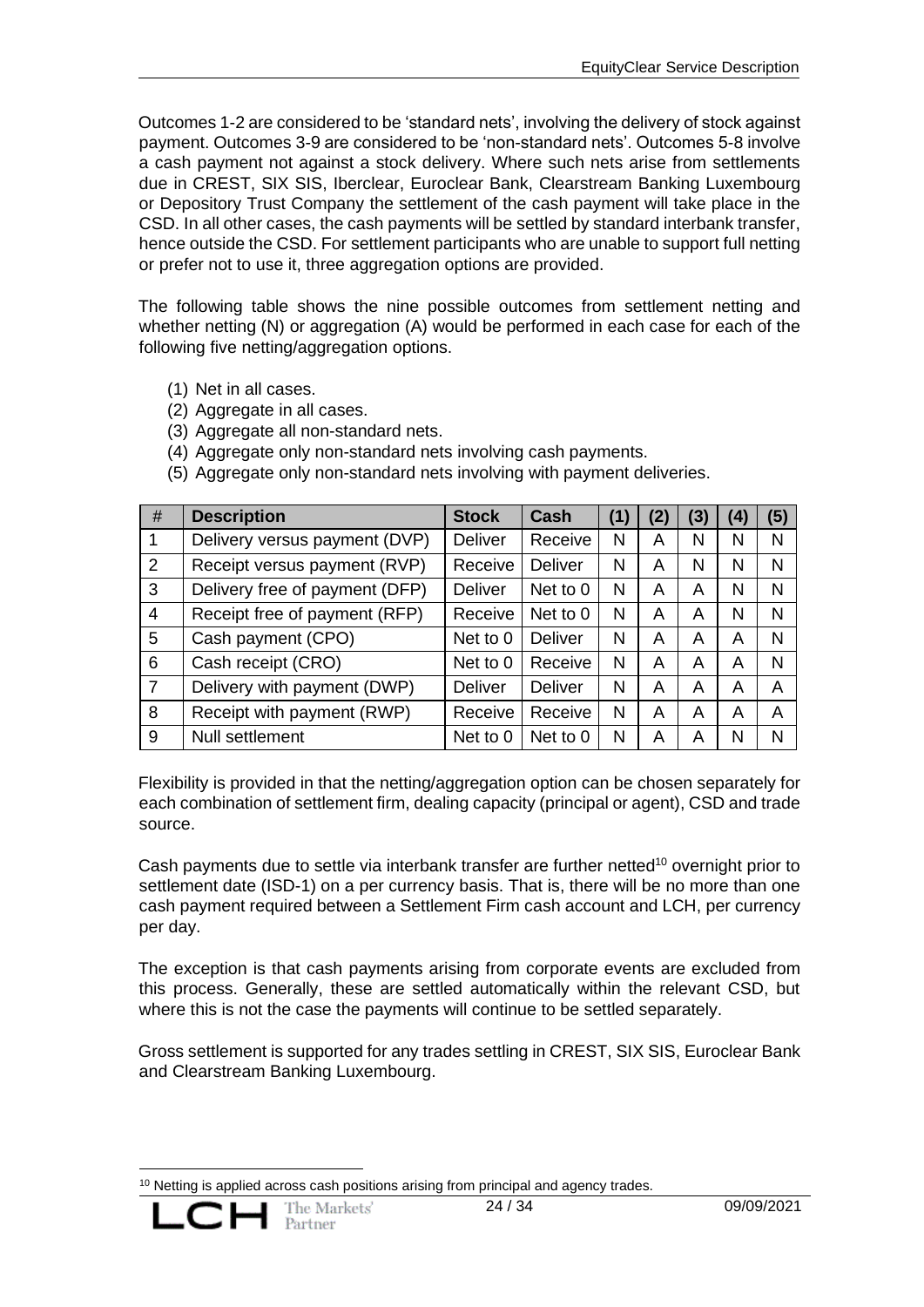## <span id="page-24-0"></span>**Settlement Instruction**

A number of settlement instruction methods are used depending on the (I)CSDs<sup>11</sup> and markets.

#### <span id="page-24-1"></span>**Euroclear UK & Ireland (CREST)**

LCH will instruct all settlements into CREST as a central sponsor. Members can use the CREST Direct Input service to choose how they want their settlements to be affected, either using the central sponsor instruction details or instructing their own settlements. Settlement is made with an LCH CCP participant in CREST.

CREST CCP services are available to members.

#### <span id="page-24-2"></span>**SIX SIS (SegaInterSettle)**

LCH will instruct all settlements in SIX SIS on behalf of members using power of attorney arrangements.

#### <span id="page-24-3"></span>**Euroclear Bank**

LCH will instruct all settlements in Euroclear Bank on behalf of members using power of attorney arrangements.

#### <span id="page-24-4"></span>**Clearstream Banking Luxembourg**

LCH will instruct all settlements in Clearstream Banking Luxembourg on behalf of members using power of attorney arrangements.

#### <span id="page-24-5"></span>**Depository Trust Company**

LCH will instruct its own settlements. Members, or their settlement agent, must match the LCH instructions.

The option is provided to have the matching settlement instruction generated by EquityClear and sent over SWIFT to the member or their settlement agent, who can then forward it to the CSD without having to prepare the instruction themselves. This is similar to LCH instructing settlement in the CSD on behalf of a member using power of attorney arrangements.

The top four net outcomes in the list above will be instructed as versus payment and free of payment instructions respectively. The cash only outcomes will be instructed as versus payment instructions with zero stock quantity. In DTC these need to be instructed as Securities Payment Orders with a reason code of '6' for 'Buy In - Pair Off'. The delivery/receipt with payment outcomes will be instructed as separate free of payment instructions and versus payment instructions with zero stock quantity. The 'null net', no cash payment or stock delivery due, will not be instructed for settlement.

#### <span id="page-24-6"></span>**Other CSDs (Pan-European)**

Except as specifically described above, the following process will apply.

LCH will instruct its own settlements into the appropriate CSD. Members, or their settlement agent, must match the LCH instructions.

<sup>&</sup>lt;sup>11</sup> Members or their settlement agents should consult with the CSDs, as necessary, on the services they provide, particularly with regard to matching and settlement status updates.

![](_page_24_Picture_20.jpeg)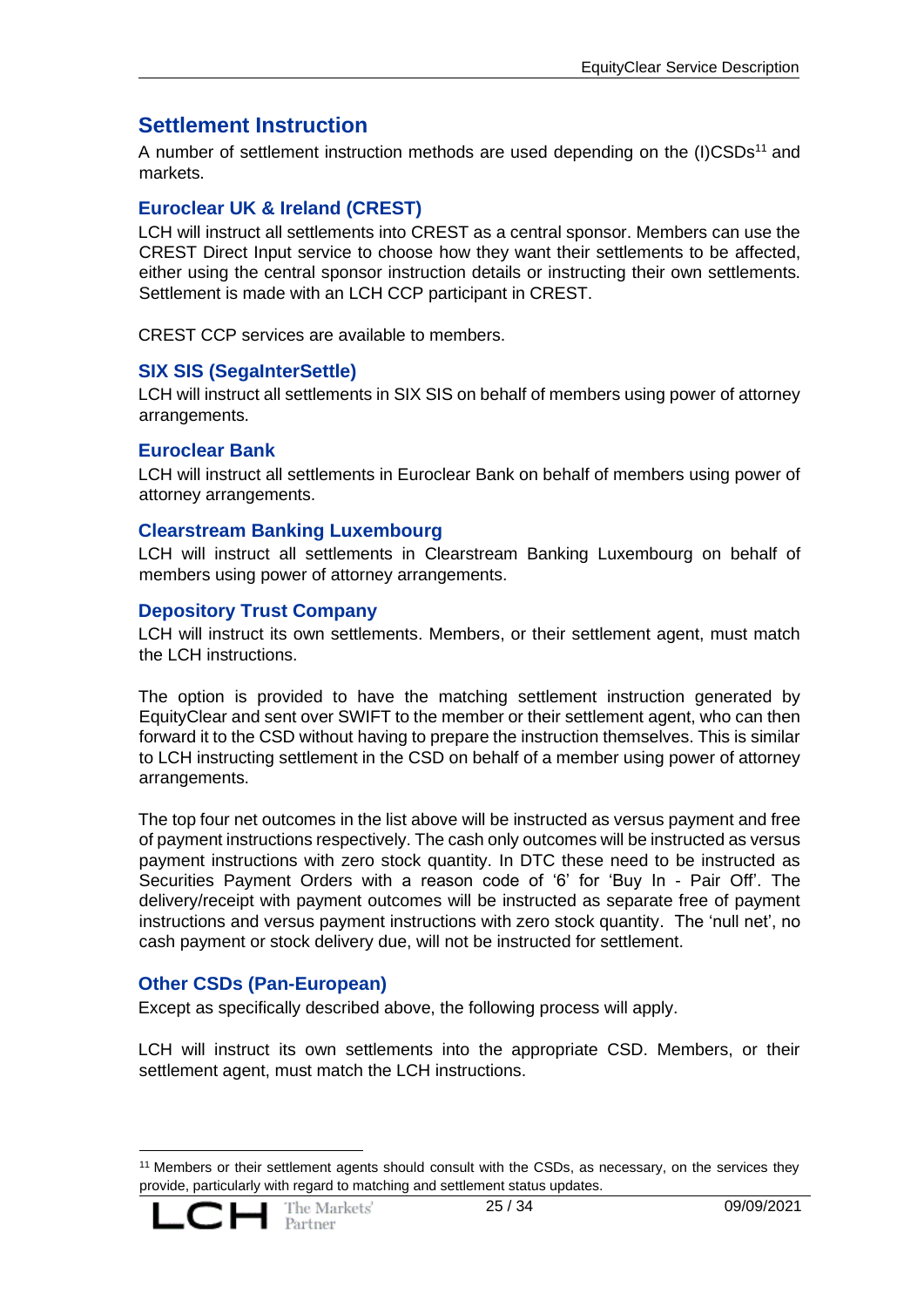The option is provided to have the matching settlement instruction generated by EquityClear and sent over SWIFT to the member or their settlement agent, who can then forward it to the CSD without having to prepare the instruction themselves. This is similar to LCH instructing settlement in the CSD on behalf of a member using power of attorney arrangements.

The top six net outcomes in the list above will be instructed as versus payment, free of payment and funds transfer instructions respectively. The delivery/receipt with payment outcomes will be instructed as separate free of payment and funds transfer instructions. The 'null net', no cash payment or stock delivery due, will not be instructed for settlement.

The cash only payments will be made outside CSDs using standard interbank payments.

![](_page_25_Picture_4.jpeg)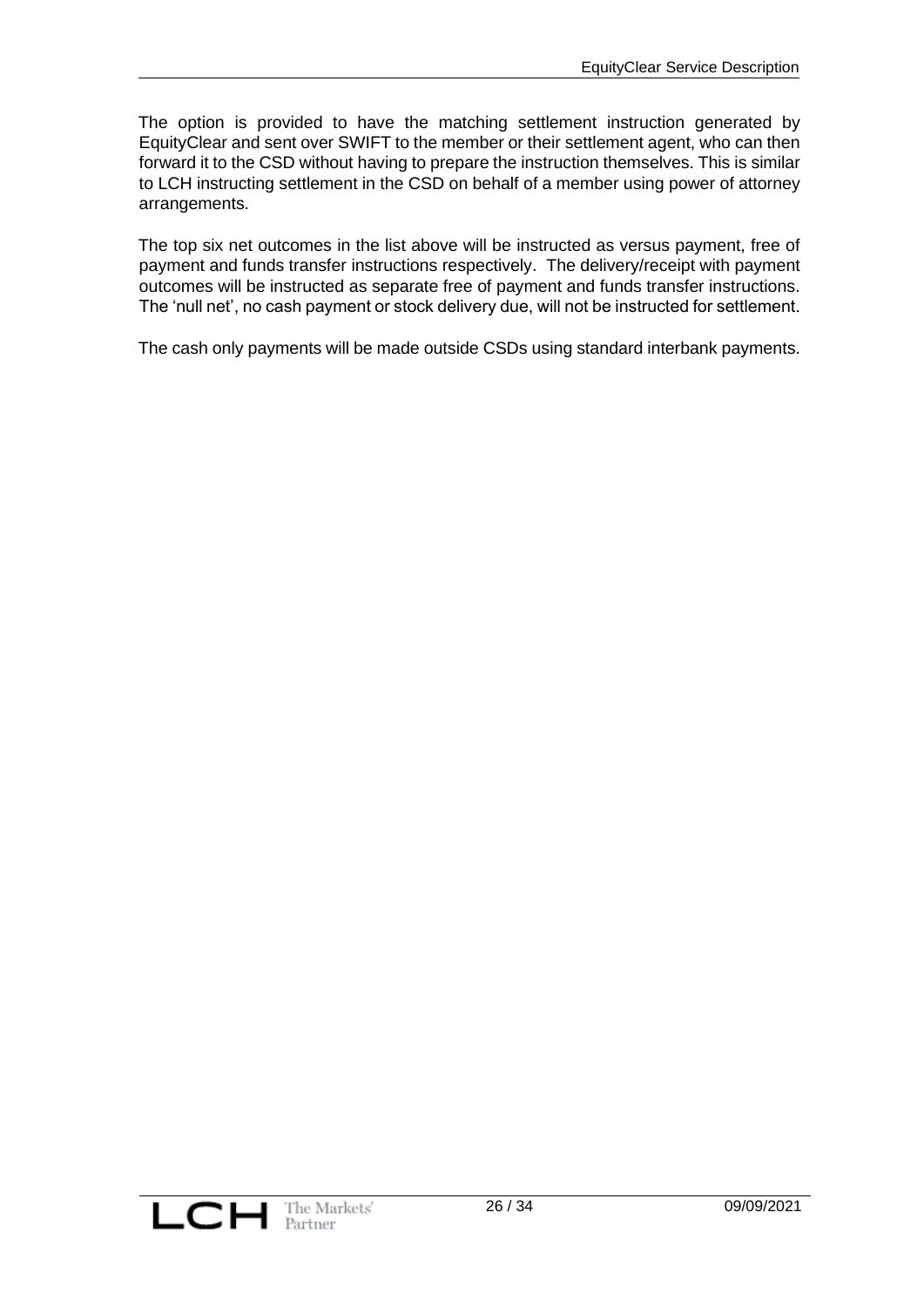# <span id="page-26-0"></span>**Settlement Location**

EquityClear will determine a default CSD for each trade received based on the trade details. Usually this is the issuer CSD of the equity. However, where an equity can be settled in multiple CSDs the default CSD may vary as follows.

- Trades in the same equity but different settlement currencies may have different default CSDs. For example:
	- o Royal Dutch Shell in pounds sterling (GBP) in Euroclear UK&I; and
	- o Royal Dutch Shell in euro (EUR) in Euroclear Netherlands.
- Trades in the same equity and settlement currency may have different default CSDs based on the trade source.
- Trades from the same trade source (e.g. an MTF) in the same equity and settlement currency may have different default CSDs in the case where equity lines listed on more than one primary market are being mirrored. For example:
	- o ST Microelectronics, Euronext Paris line, in Euroclear France; and
	- o ST Microelectronics, Borsa Italiana line, in Monte Titoli.

Euroclear Bank is the default ICSD.

A member can choose an alternative CSD to the default CSD in the following cases:

- for ICSD settlement, a member can choose Clearstream Banking Luxembourg instead of Euroclear Bank; and
- for T2S settlement, a member can choose a valid T2S investor CSD.

#### <span id="page-26-1"></span>**Settlement Details**

Members specify the following settlement details:

- Alternative CSD to the default, where applicable;
- Settlement agent (e.g. CREST settlement participant, SIS business partner);
- Securities settlement account (e.g. CREST member account), where applicable; and
- Settlement netting preference (i.e. gross, net or aggregation, as applicable).

The settlement details are specified for each combination of:

- Trade source;
- Settlement Firm;
- Dealing capacity; and
- Default CSD.

# <span id="page-26-2"></span>**Splitting (Partialling)**

As a CCP, LCH's position is flat. It is highly beneficial to carry no overnight holdings thus avoiding overnight credit costs and potential additional corporate action processing costs, both of which are ultimately recovered through fees.

Where a stock balance does not fulfil outstanding deliveries LCH will endeavour to split a delivery to minimise overnight security positions in its accounts.

![](_page_26_Picture_28.jpeg)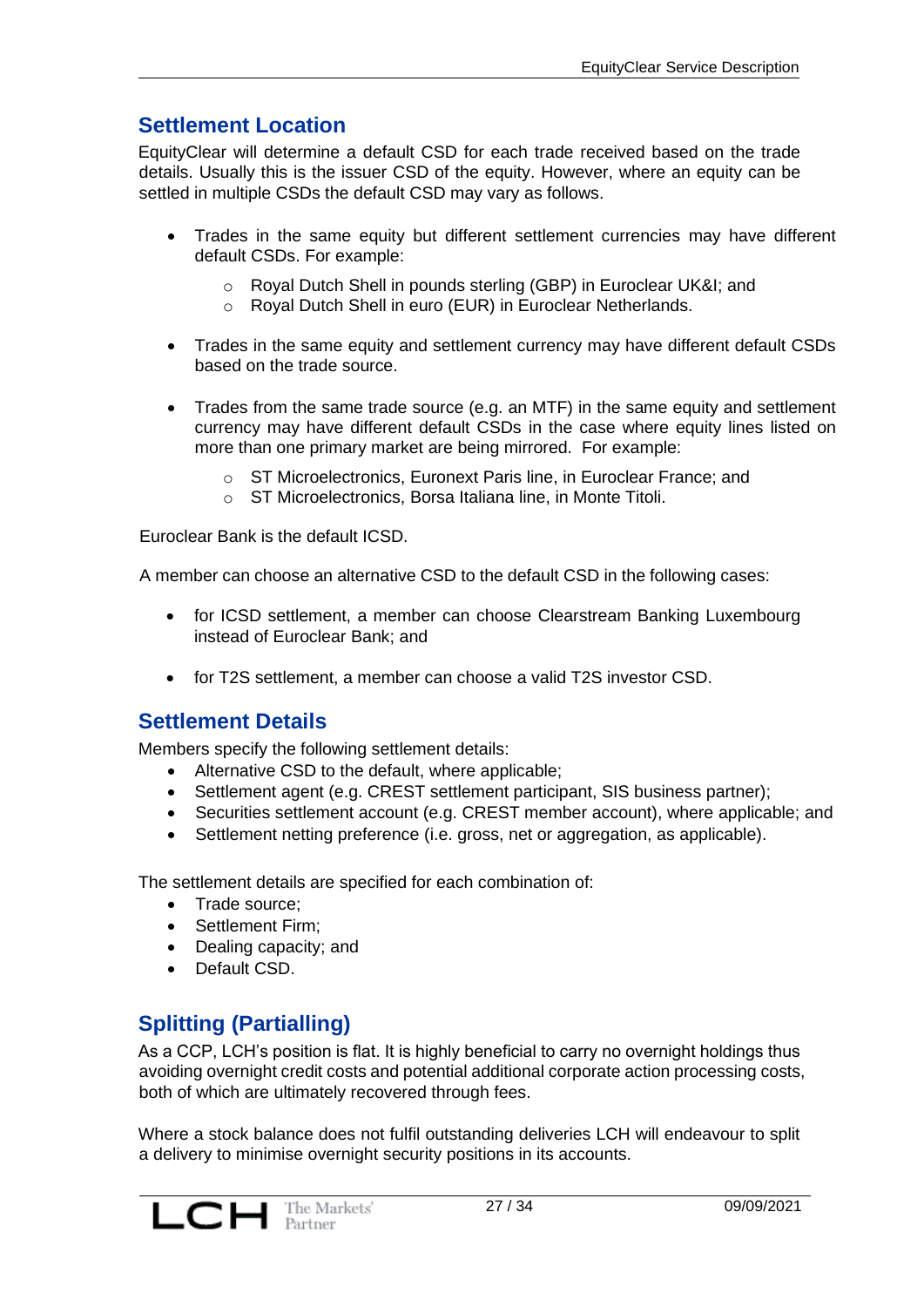Some CSDs<sup>12</sup> offer CCPs an auto-splitting service and LCH utilises these services where available and suitable to its needs.

Where a suitable auto-splitting service is not available, LCH will instruct its own splits where allowed by a CSD. This may be achieved by a cancellation of the original instruction and instruction of new transactions reflecting the split.

If counterparty confirmation is required, LCH Operations will contact the counterparty to request this.

A counterparty may split their delivery to LCH where the CSD provides appropriate facilities, but only where LCH is not required to confirm this.

# <span id="page-27-0"></span>**Shaping**

Shaping is the splitting of settlements prior to instruction into a CSD into shapes of limited stock quantity or settlement value. Shaping reduces the benefits of netting and it will only be used where necessary.

Where splitting is not supported by a CSD, LCH may shape instructions to limit the potential size of overnight stock balances and to ensure it maximises liquidity in the market.

Some settlement locations specify a limit and settlements are shaped accordingly. For example, Swiss Interbank Clearing (SIC) has a specified CHF100M limit per transaction.

#### <span id="page-27-1"></span>**Fails Management through Buying-in**

The 'buying-in' process is used to achieve delivery of ongoing settlement fails. It is initiated by LCH<sup>13</sup>.

In the event that buying-in of the stock cannot be achieved, LCH will cash settle the relevant outstanding deliveries in order to provide settlement finality.

Full details of the buying-in procedures can be found in section 2D of the LCH procedures on our website at [http://www.lch.com/rules\\_and\\_regulations/ltd/default.asp.](http://www.lch.com/rules_and_regulations/ltd/default.asp)

#### <span id="page-27-2"></span>**Administration Fee**

LCH will charge an administration fee for processing a buy-in. The administration fee will appear as an item on the associated member's monthly clearing invoice.

#### <span id="page-27-3"></span>**Dealing Fees/Commissions**

Dealing charges, expenses and commissions that are applicable will be included in the consideration of the settlement transaction matched with the buying-in agent and the liable party.

# <span id="page-27-4"></span>**Fail Fines**

LCH charges fines for settlement fails.

<sup>12</sup> e.g. Euroclear UK & Ireland (EUI), SegaInterSettle (SIS) and Euroclear Bank. <sup>13</sup> An exception is possible for Depository Trust Company fails.

![](_page_27_Picture_20.jpeg)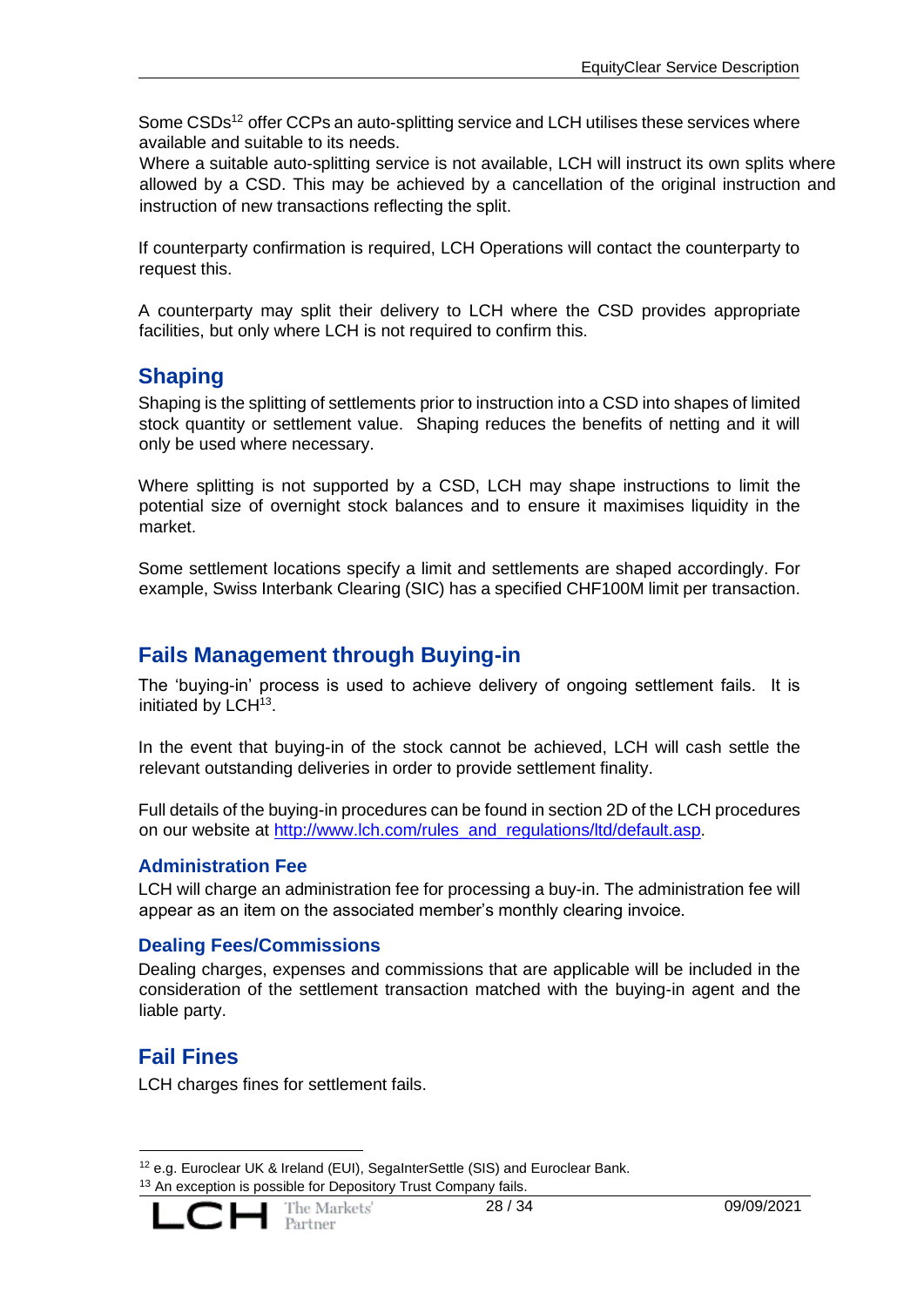CSDs may have a fail fines regime in place. Where LCH is charged for its fails, these charges will be passed through to failing members.

#### <span id="page-28-0"></span>**Corporate Actions**

Corporate action processing for the purposes of settlement is generally carried out automatically by the CSD. EquityClear monitors the resulting settlement confirmations and closes the positions accordingly.

Where CSDs do not generate the appropriate settlement obligations or delete unsettled transactions after a defined period, EquityClear has the capability to instruct the required settlements.

Acceptance of elections on optional events is market dependent. Details are provided in the EquityClear rules.

![](_page_28_Picture_6.jpeg)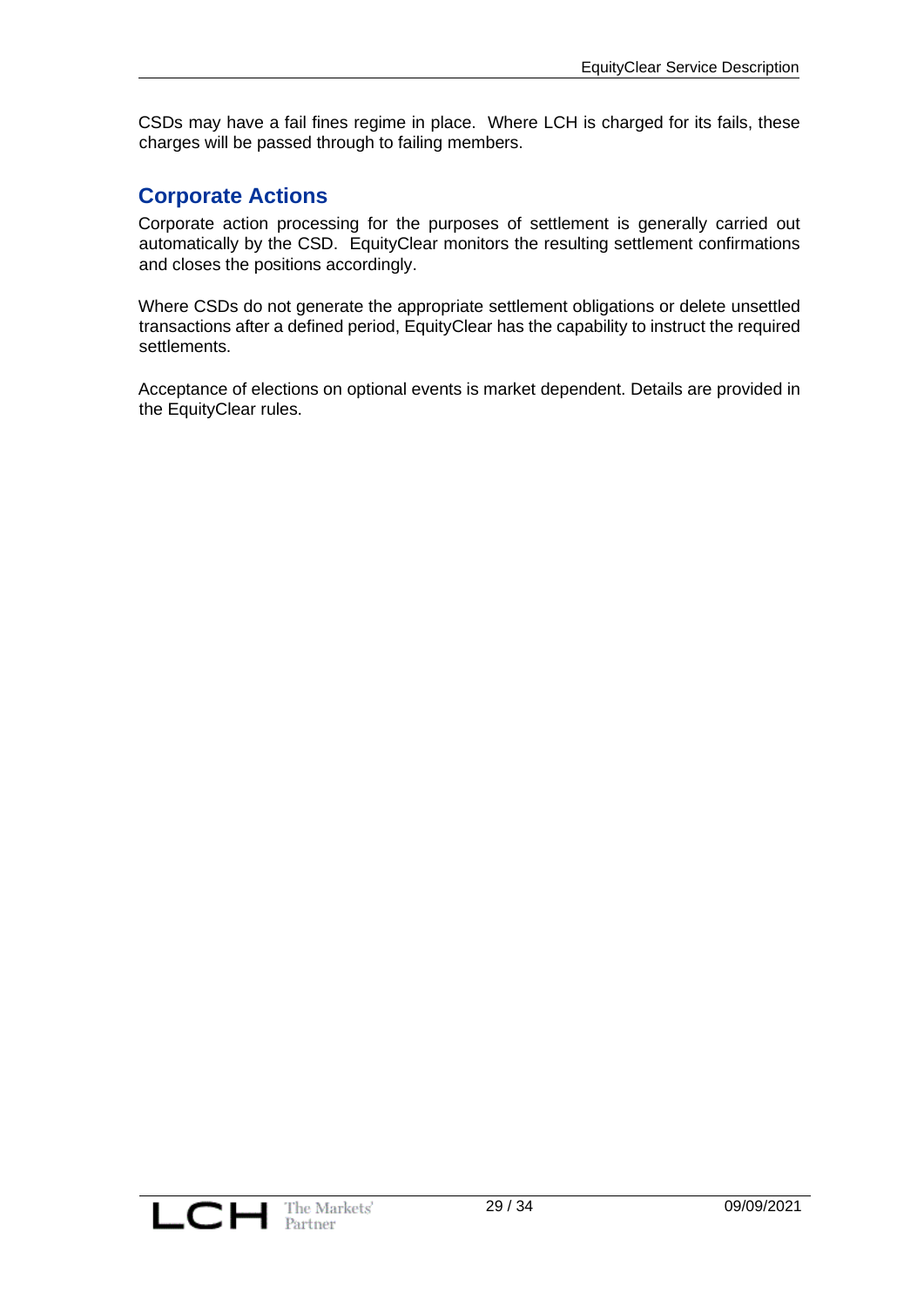# <span id="page-29-0"></span>**Tariff**

The EquityClear tariff rewards additional volume on a per member basis; the higher a member's volume the lower their average fee. Details can be found on our website: <http://www.lchcom/members-clients/members/fees-ltd/transaction-related-fees>

Charges on LCH made by CSDs or agents in support of the EquityClear service are passed on to members at cost, including discounts received.

Fees are collected monthly in arrears from members using the PPS system.

![](_page_29_Picture_5.jpeg)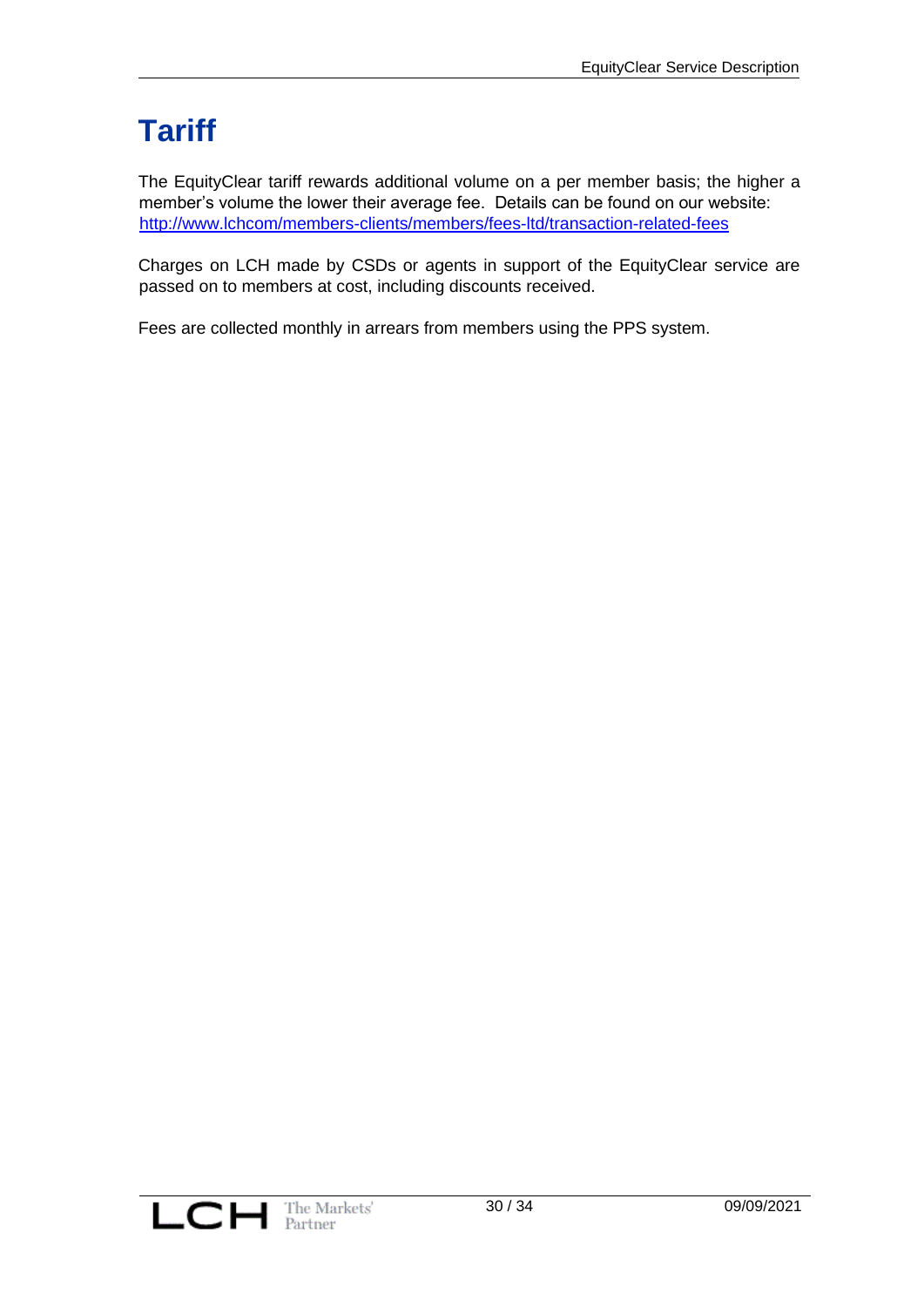# <span id="page-30-0"></span>**Member Reporting**

# <span id="page-30-1"></span>**Real Time Confirmations**

Members have the option to receive real time trade confirmations. The confirmations will be of trades LCH has validated and registered for clearing.

The trade confirmations will be provided using industry recognised message standards.

- ISO 15022 Trade Confirmations (MT518).
- FIX Trade Capture Report (AE).

Messages can be received over SWIFT or over the managed network service provided by BTRadianz.

#### <span id="page-30-2"></span>**Reports**

EquityClear provides a full suite of reports for its clearing members, including margin reports, trade reports, settlement netting reports and fees volume reports.

#### <span id="page-30-3"></span>**Treasury reports**

A suite of collateral management reports, or banking reports as they are otherwise known, is produced for members across all their LCH business.

#### <span id="page-30-4"></span>**Fee Invoices**

Clearing fees and settlement charges are invoiced monthly on separate invoices. The invoices are posted to the member reporting website.

#### <span id="page-30-5"></span>**Connectivity**

Members can connect to LCH via the following:

- Managed network service; or
- Internet link.

![](_page_30_Picture_18.jpeg)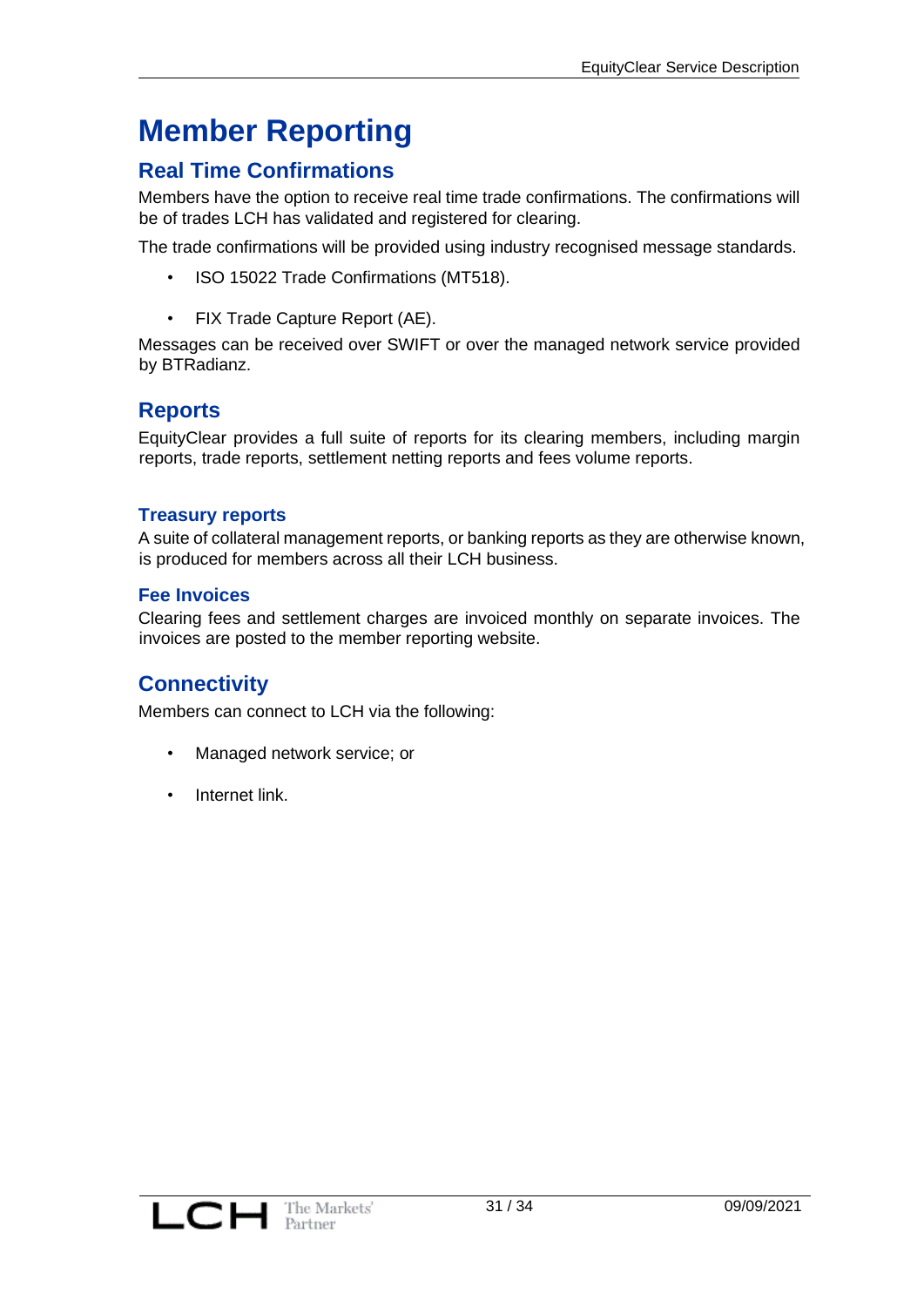# <span id="page-31-0"></span>**Abbreviations**

| Committee on Payment and Settlement Systems - International<br>Regulation (EU) No. 648/2012, as amended from time to time    |
|------------------------------------------------------------------------------------------------------------------------------|
|                                                                                                                              |
|                                                                                                                              |
|                                                                                                                              |
|                                                                                                                              |
|                                                                                                                              |
|                                                                                                                              |
|                                                                                                                              |
|                                                                                                                              |
|                                                                                                                              |
| Regulation (EU) No. 600/2104 and all related and implementing<br>or supplementary legislation and technical standards,<br>as |
|                                                                                                                              |
|                                                                                                                              |
|                                                                                                                              |
|                                                                                                                              |
|                                                                                                                              |
|                                                                                                                              |
|                                                                                                                              |
|                                                                                                                              |
|                                                                                                                              |
|                                                                                                                              |
|                                                                                                                              |
|                                                                                                                              |
|                                                                                                                              |
|                                                                                                                              |
|                                                                                                                              |
|                                                                                                                              |
|                                                                                                                              |
|                                                                                                                              |
|                                                                                                                              |
|                                                                                                                              |
|                                                                                                                              |
|                                                                                                                              |
|                                                                                                                              |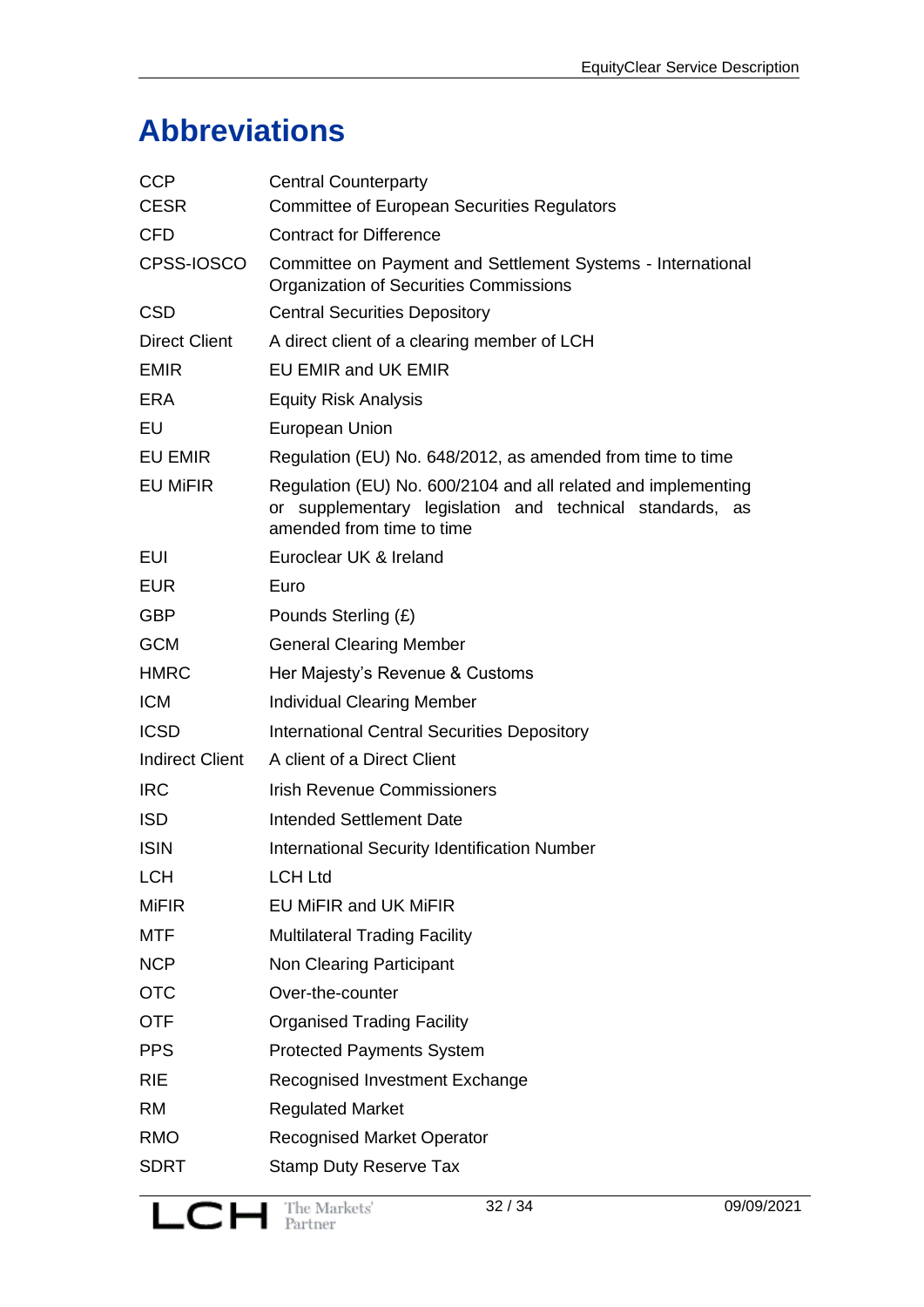| <b>SIS</b> | SegaInterSettle                                                                                                                                                           |
|------------|---------------------------------------------------------------------------------------------------------------------------------------------------------------------------|
| T          | <b>Trade Date</b>                                                                                                                                                         |
| TDN        | Trade Date Net(ting)                                                                                                                                                      |
| UK EMIR    | EU EMIR, as it has become retained EU law and effective in<br>the United Kingdom under the European Union (Withdrawal)<br>Act 2018 and as it is amended from time to time |
| UK MIFIR   | EU MIFIR, as it has become retained EU law and effective in<br>the United Kingdom under the European Union (Withdrawal)<br>Act 2018 and as amended from time to time      |